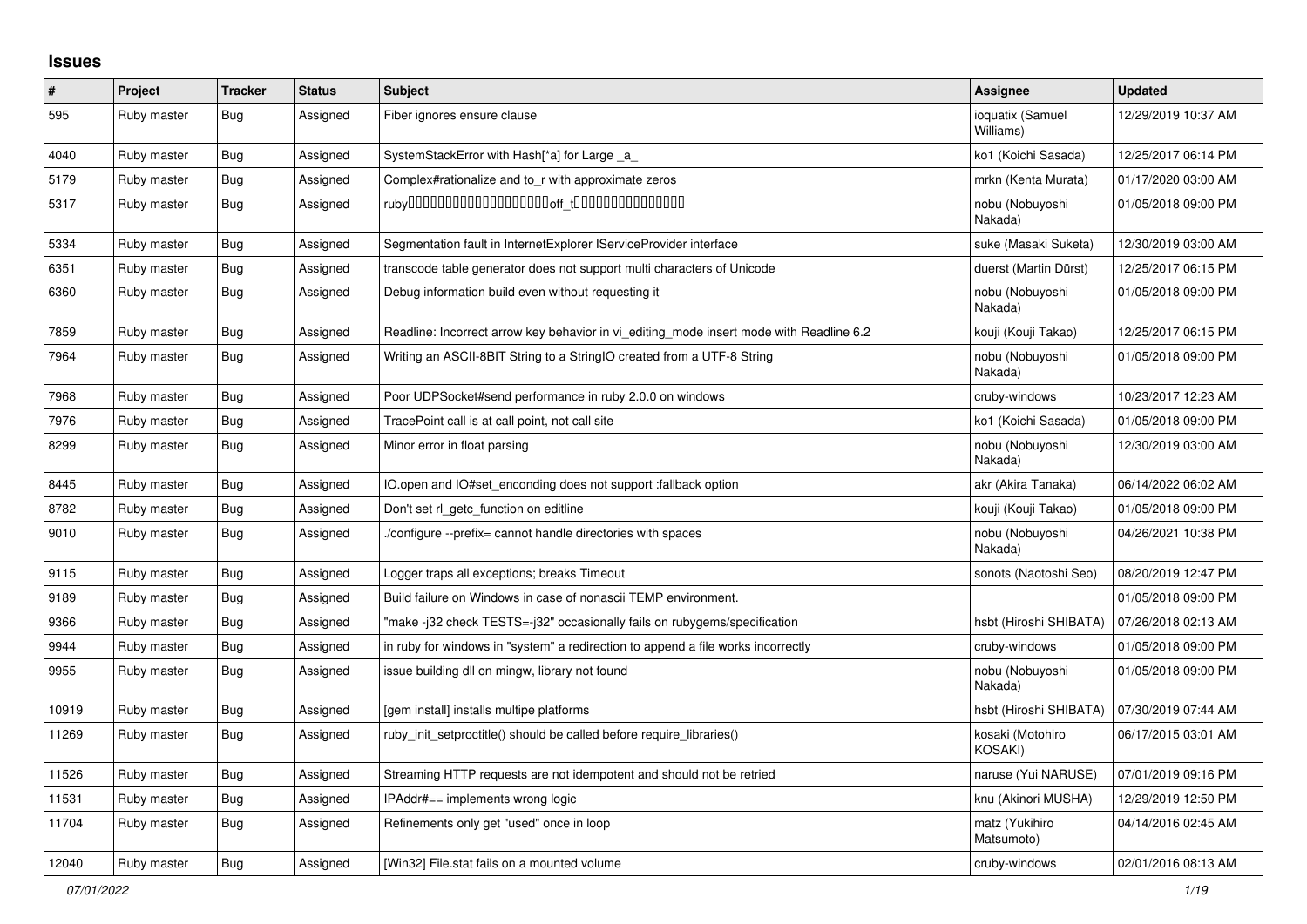| $\vert$ # | Project     | <b>Tracker</b> | <b>Status</b> | <b>Subject</b>                                                                                                            | <b>Assignee</b>               | <b>Updated</b>      |
|-----------|-------------|----------------|---------------|---------------------------------------------------------------------------------------------------------------------------|-------------------------------|---------------------|
| 12436     | Ruby master | Bug            | Assigned      | newline argument of File.open seems not respected on Windows                                                              | nobu (Nobuyoshi<br>Nakada)    | 10/25/2021 09:07 AM |
| 12442     | Ruby master | Bug            | Assigned      | TestArgf#test textmode fails on cygwin                                                                                    | cruby-cygwin                  | 05/19/2022 08:20 AM |
| 12444     | Ruby master | <b>Bug</b>     | Assigned      | Segmentation fault when running TestException#test_machine_stackoverflow on cygwin                                        | cruby-cygwin                  | 05/19/2022 08:20 AM |
| 12445     | Ruby master | <b>Bug</b>     | Assigned      | Testing TestIO#test_open_fifo_does_not_block_other_threads results in deadlock on cygwin                                  | cruby-cygwin                  | 05/19/2022 08:20 AM |
| 12473     | Ruby master | Bug            | Assigned      | Test failure on fedora with TestTimeExtension#test_huge_precision                                                         | nobu (Nobuyoshi<br>Nakada)    | 04/28/2017 01:45 PM |
| 12506     | Ruby master | Bug            | Assigned      | On cygwin, Feature #5994 does not work                                                                                    | cruby-cygwin                  | 05/19/2022 08:20 AM |
| 12582     | Ruby master | Bug            | Assigned      | OpenSSL Authenticated Encryption should check for tag length                                                              | rhenium (Kazuki<br>Yamaguchi) | 04/28/2017 01:45 PM |
| 12725     | Ruby master | <b>Bug</b>     | Assigned      | Trying to use ./miniruby before it exists                                                                                 | nobu (Nobuyoshi<br>Nakada)    | 04/28/2017 01:45 PM |
| 13269     | Ruby master | <b>Bug</b>     | Assigned      | test/readline/test_readline.rb and mingw                                                                                  | nobu (Nobuyoshi<br>Nakada)    | 03/13/2017 08:56 AM |
| 13298     | Ruby master | <b>Bug</b>     | Assigned      | mingw SEGV TestEnumerable#test callcc                                                                                     | nobu (Nobuyoshi<br>Nakada)    | 06/04/2021 03:41 AM |
| 13513     | Ruby master | Bug            | Assigned      | Resolv::DNS::Message.decode hangs after detecting truncation in UDP messages                                              | akr (Akira Tanaka)            | 03/08/2021 11:35 PM |
| 13671     | Ruby master | <b>Bug</b>     | Assigned      | Regexp with lookbehind and case-insensitivity raises RegexpError only on strings with certain characters                  | duerst (Martin Dürst)         | 11/30/2021 04:42 AM |
| 13864     | Ruby master | <b>Bug</b>     | Assigned      | Rinda multicast test failures due to missing default route                                                                | seki (Masatoshi Seki)         | 08/17/2021 07:16 AM |
| 13999     | Ruby master | <b>Bug</b>     | Assigned      | Cygwin DDD ripper_state_lex.rb DDDDDDDD                                                                                   | cruby-cygwin                  | 05/19/2022 08:20 AM |
| 14090     | Ruby master | Bug            | Assigned      | TestGc#test_interrupt_in_finalizer` fails very rarely                                                                     | ko1 (Koichi Sasada)           | 12/02/2021 07:24 PM |
| 14543     | Ruby master | Bug            | Assigned      | 'make commit' show error of 'common-srcs'                                                                                 | nobu (Nobuyoshi<br>Nakada)    | 06/02/2018 04:17 AM |
| 14607     | Ruby master | Bug            | Assigned      | Fix use of the rb_profile_frames start parameter                                                                          | ko1 (Koichi Sasada)           | 06/09/2022 06:12 AM |
| 14679     | Ruby master | Bug            | Assigned      | StdLib gems should properly specify their dependencies                                                                    | hsbt (Hiroshi SHIBATA)        | 04/11/2018 01:14 PM |
| 14727     | Ruby master | <b>Bug</b>     | Assigned      | TestQueue#test_queue_with_trap always timeout on Windows10                                                                | ko1 (Koichi Sasada)           | 05/01/2018 02:59 AM |
| 15499     | Ruby master | <b>Bug</b>     | Assigned      | Breaking behavior on ruby 2.6: rb_thread_call_without_gvl doesn't invoke unblock_function when used on<br>the main thread | ko1 (Koichi Sasada)           | 01/05/2021 02:24 AM |
| 15550     | Ruby master | Bug            | Assigned      | Windows - gem bin files - can't run from bash shell                                                                       | hsbt (Hiroshi SHIBATA)        | 03/20/2019 01:05 AM |
| 16497     | Ruby master | Bug            | Assigned      | StringIO#internal_encoding is broken (more severely in 2.7)                                                               | nobu (Nobuyoshi<br>Nakada)    | 10/26/2021 04:31 PM |
| 16694     | Ruby master | Bug            | Assigned      | JIT vs hardened GCC with PCH                                                                                              | k0kubun (Takashi<br>Kokubun)  | 02/02/2021 07:38 AM |
| 16776     | Ruby master | <b>Bug</b>     | Assigned      | Regression in coverage library                                                                                            | ko1 (Koichi Sasada)           | 11/24/2021 07:26 AM |
| 16819     | Ruby master | <b>Bug</b>     | Assigned      | Line reporting off by one when reporting line of a hash?                                                                  | ko1 (Koichi Sasada)           | 06/16/2020 05:57 PM |
| 16836     | Ruby master | <b>Bug</b>     | Assigned      | configure-time LDFLAGS leak into ruby pkg-config file                                                                     | nobu (Nobuyoshi<br>Nakada)    | 08/14/2021 09:10 AM |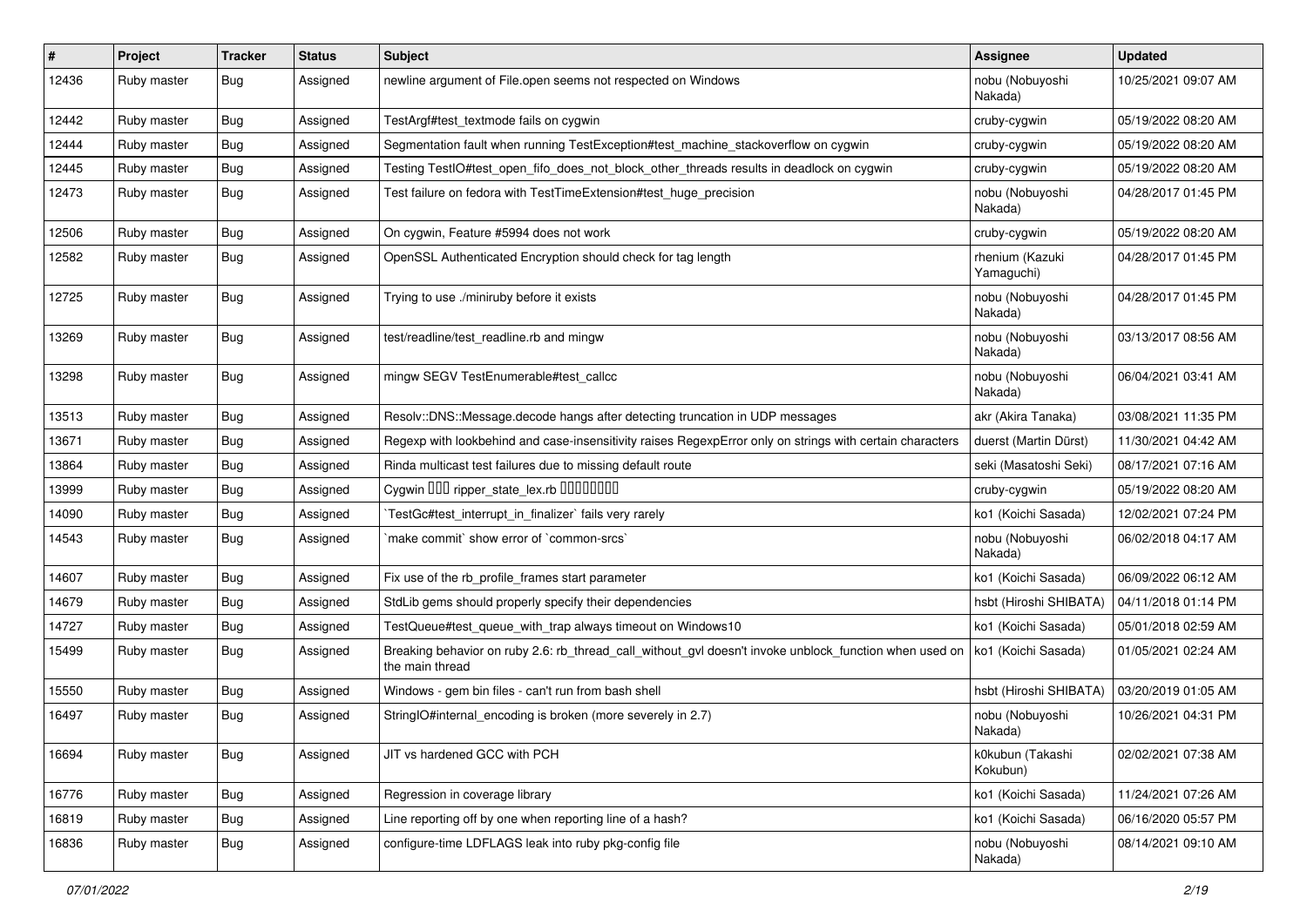| #     | Project     | <b>Tracker</b> | <b>Status</b> | Subject                                                                                                                                                             | <b>Assignee</b>               | <b>Updated</b>      |
|-------|-------------|----------------|---------------|---------------------------------------------------------------------------------------------------------------------------------------------------------------------|-------------------------------|---------------------|
| 16842 | Ruby master | Bug            | Assigned      | inspect` prints the UTF-8 character U+0085 (NEXT LINE) verbatim even though it is not printable                                                                     | duerst (Martin Dürst)         | 02/26/2021 05:43 AM |
| 16951 | Ruby master | <b>Bug</b>     | Assigned      | Consistently referer dependencies                                                                                                                                   | hsbt (Hiroshi SHIBATA)        | 06/17/2021 06:15 AM |
| 17196 | Ruby master | Bug            | Assigned      | Segmentation Fault with Socket#close in Ractors                                                                                                                     | ko1 (Koichi Sasada)           | 03/20/2022 01:52 PM |
| 17289 | Ruby master | Bug            | Assigned      | Time#strftime occurs Segmentation Fault on ruby-2.7.2p137                                                                                                           | shyouhei (Shyouhei<br>Urabe)  | 11/05/2020 07:57 AM |
| 17478 | Ruby master | Bug            | Assigned      | Ruby 3.0 is slower than Ruby 2.7.2 when parsing a large CSV file                                                                                                    | kou (Kouhei Sutou)            | 11/24/2021 05:12 AM |
| 17516 | Ruby master | <b>Bug</b>     | Assigned      | forking in a ractor causes Ruby to crash                                                                                                                            | ko1 (Koichi Sasada)           | 11/30/2021 05:26 AM |
| 17578 | Ruby master | Bug            | Assigned      | mkmf experimental C++ Support                                                                                                                                       | nobu (Nobuyoshi<br>Nakada)    | 01/27/2021 03:51 AM |
| 17664 | Ruby master | Bug            | Assigned      | Behavior of sockets changed in Ruby 3.0 to non-blocking                                                                                                             | ioquatix (Samuel<br>Williams) | 07/12/2021 10:28 AM |
| 17676 | Ruby master | Bug            | Assigned      | Accessing ENV from Ractor raises IsolationError                                                                                                                     | ko1 (Koichi Sasada)           | 03/09/2021 02:37 AM |
| 17677 | Ruby master | Bug            | Assigned      | Ractor crashes fork when blocking                                                                                                                                   | ko1 (Koichi Sasada)           | 03/09/2021 12:42 AM |
| 17678 | Ruby master | <b>Bug</b>     | Assigned      | Ractors do not restart after fork                                                                                                                                   | ko1 (Koichi Sasada)           | 03/09/2021 12:42 AM |
| 17679 | Ruby master | <b>Bug</b>     | Assigned      | Ractor incoming channel can consume unlimited resources                                                                                                             | ko1 (Koichi Sasada)           | 06/30/2022 10:49 AM |
| 17826 | Ruby master | <b>Bug</b>     | Assigned      | Ractor#take hangs if used in multiple Threads                                                                                                                       | ko1 (Koichi Sasada)           | 12/15/2021 01:30 PM |
| 17882 | Ruby master | <b>Bug</b>     | Assigned      | bootstraptest/test ractor.rb:224 segfaults on Cygwin                                                                                                                | cruby-cygwin                  | 05/19/2022 08:20 AM |
| 17998 | Ruby master | <b>Bug</b>     | Assigned      | ractor: process hanging (with ractors initialized, but not being used)                                                                                              | ko1 (Koichi Sasada)           | 12/02/2021 08:17 PM |
| 18024 | Ruby master | <b>Bug</b>     | Assigned      | Ractor crashes when connections are closed in multiple Ractors                                                                                                      | ko1 (Koichi Sasada)           | 12/14/2021 04:41 PM |
| 18034 | Ruby master | <b>Bug</b>     | Assigned      | Segmentation fault fiddle with `--enable-bundled-libffi` and macOS                                                                                                  | kou (Kouhei Sutou)            | 11/30/2021 07:39 AM |
| 18133 | Ruby master | <b>Bug</b>     | Assigned      | LTO: TestGCCompact#test_ast_compacts segfaults on i686                                                                                                              |                               | 04/23/2022 04:19 PM |
| 18142 | Ruby master | Bug            | Assigned      | Segmentation fault with Ruby 3.0.2                                                                                                                                  | k0kubun (Takashi<br>Kokubun)  | 09/02/2021 07:43 AM |
| 18169 | Ruby master | Bug            | Assigned      | Local copies of gemified libraries are being released out of sync with their gems                                                                                   | hsbt (Hiroshi SHIBATA)        | 02/25/2022 05:40 PM |
| 18337 | Ruby master | <b>Bug</b>     | Assigned      | Ruby allows zero-width characters in identifiers                                                                                                                    | duerst (Martin Dürst)         | 11/24/2021 09:13 AM |
| 18355 | Ruby master | <b>Bug</b>     | Assigned      | require("pathname") within rack application chnages behaviors of Pathname methods, such as<br>absolute?(), when there are two versions of 'pathname' gem installed. | hsbt (Hiroshi SHIBATA)        | 11/30/2021 08:01 AM |
| 18381 | Ruby master | Bug            | Assigned      | Default vs Bundled gems                                                                                                                                             | hsbt (Hiroshi SHIBATA)        | 12/15/2021 11:09 AM |
| 18464 | Ruby master | Bug            | Assigned      | RUBY_INTERNAL_EVENT_NEWOBJ tracepoint causes an interpreter crash when combined with<br>Ractors                                                                     | ko1 (Koichi Sasada)           | 06/08/2022 08:25 AM |
| 18572 | Ruby master | <b>Bug</b>     | Assigned      | Performance regression when invoking refined methods                                                                                                                | ko1 (Koichi Sasada)           | 02/10/2022 12:48 AM |
| 18677 | Ruby master | <b>Bug</b>     | Assigned      | BigDecimal#power (**) returns FloatDomainError when passing an infinite parameter                                                                                   | mrkn (Kenta Murata)           | 04/20/2022 02:04 AM |
| 18727 | Ruby master | <b>Bug</b>     | Assigned      | Make failed on x86_64-cygwin (LoadError)                                                                                                                            | peterzhu2118 (Peter<br>Zhu)   | 04/16/2022 05:15 AM |
| 18790 | Ruby master | <b>Bug</b>     | Assigned      | cannot load such file -- digest (LoadError)                                                                                                                         | hsbt (Hiroshi SHIBATA)        | 06/06/2022 12:41 AM |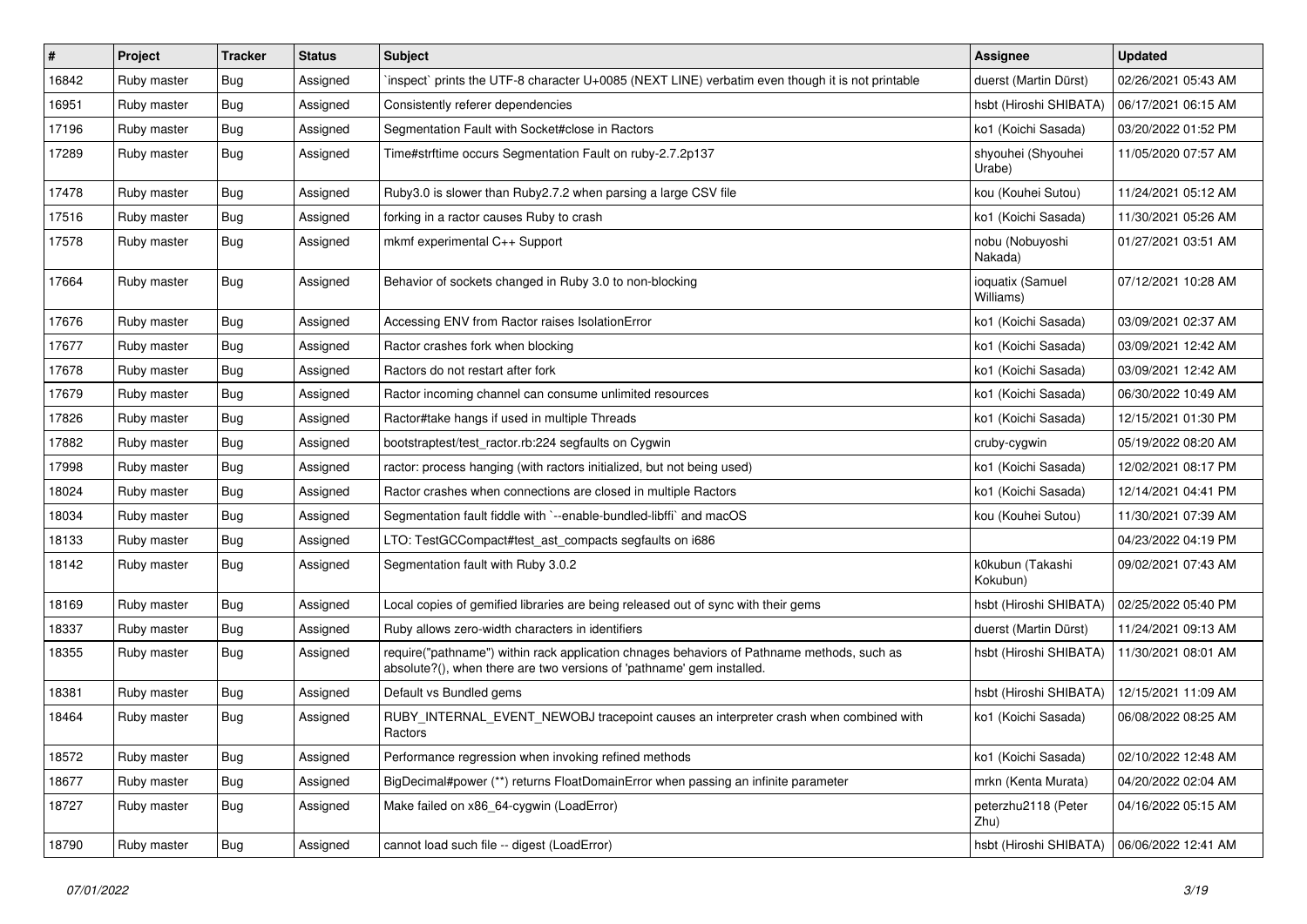| $\pmb{\#}$ | Project     | <b>Tracker</b> | <b>Status</b> | <b>Subject</b>                                                                    | Assignee                           | <b>Updated</b>      |
|------------|-------------|----------------|---------------|-----------------------------------------------------------------------------------|------------------------------------|---------------------|
| 18808      | Ruby master | Bug            | Assigned      | Cannot compile ruby 3.1.2 on powerpc64le-linux without disabling the jit features | k0kubun (Takashi<br>Kokubun)       | 06/20/2022 10:40 AM |
| 1644       | Ruby master | Feature        | Assigned      | recv on inherited socket wrapped in TCPSocket does not read data, on Windows      | cruby-windows                      | 12/10/2020 08:45 AM |
| 2294       | Ruby master | Feature        | Assigned      | [PATCH] ruby bind stack() to embed Ruby in coroutine                              | ko1 (Koichi Sasada)                | 01/05/2018 09:00 PM |
| 2324       | Ruby master | Feature        | Assigned      | Dir instance methods for relative path                                            | nobu (Nobuyoshi<br>Nakada)         | 12/25/2017 05:58 PM |
| 2631       | Ruby master | Feature        | Assigned      | Allow IO#reopen to take a block                                                   | Glass_saga (Masaki<br>Matsushita)  | 05/24/2018 01:22 PM |
| 3608       | Ruby master | Feature        | Assigned      | Enhancing Pathname#each_child to be lazy                                          | akr (Akira Tanaka)                 | 12/25/2017 06:14 PM |
| 3731       | Ruby master | Feature        | Assigned      | Easier Embedding API for Ruby                                                     | ko1 (Koichi Sasada)                | 12/25/2017 06:14 PM |
| 3953       | Ruby master | Feature        | Assigned      | TCPSocket / UDPSocket do not accept IPAddr objects.                               | knu (Akinori MUSHA)                | 12/25/2017 06:14 PM |
| 4247       | Ruby master | Feature        | Assigned      | New features for Array#sample, Array#choice                                       | mame (Yusuke Endoh)                | 12/25/2017 06:14 PM |
| 4464       | Ruby master | Feature        | Assigned      | [PATCH] add Fcntl:: Flock object for easier use of POSIX file locks               | kosaki (Motohiro<br><b>KOSAKI)</b> | 12/25/2017 06:14 PM |
| 4514       | Ruby master | Feature        | Assigned      | #deep_clone and #deep_dup for Objects                                             | matz (Yukihiro<br>Matsumoto)       | 12/25/2017 06:14 PM |
| 4521       | Ruby master | Feature        | Assigned      | NoMethodError#message may take very long to execute                               | matz (Yukihiro<br>Matsumoto)       | 12/25/2017 06:14 PM |
| 4539       | Ruby master | Feature        | Assigned      | Array#zip_with                                                                    | matz (Yukihiro<br>Matsumoto)       | 11/28/2019 08:23 AM |
| 4592       | Ruby master | Feature        | Assigned      | Tempfile0000000                                                                   | matz (Yukihiro<br>Matsumoto)       | 12/25/2017 06:14 PM |
| 4818       | Ruby master | Feature        | Assigned      | Add method marshalable?                                                           | matz (Yukihiro<br>Matsumoto)       | 12/25/2017 06:15 PM |
| 4824       | Ruby master | Feature        | Assigned      | Provide method Kernel#executed?                                                   | matz (Yukihiro<br>Matsumoto)       | 03/05/2018 04:57 AM |
| 4831       | Ruby master | Feature        | Assigned      | Integer#prime factors                                                             | yugui (Yuki Sonoda)                | 01/23/2018 08:09 AM |
| 4924       | Ruby master | Feature        | Assigned      | mkmf have header fails with C++ headers                                           | nobu (Nobuyoshi<br>Nakada)         | 12/25/2017 06:15 PM |
| 5007       | Ruby master | Feature        | Assigned      | Proc#call_under: Unifying instance_eval and instance_exec                         | matz (Yukihiro<br>Matsumoto)       | 04/19/2018 07:57 AM |
| 5064       | Ruby master | Feature        | Assigned      | HTTP user-agent class                                                             | matz (Yukihiro<br>Matsumoto)       | 12/25/2017 06:15 PM |
| 5129       | Ruby master | Feature        | Assigned      | Create a core class "FileArray" and make "ARGF" its instance                      | matz (Yukihiro<br>Matsumoto)       | 01/23/2018 02:02 PM |
| 5133       | Ruby master | Feature        | Assigned      | Array#unzip as an alias of Array#transpose                                        | mrkn (Kenta Murata)                | 12/25/2017 06:15 PM |
| 5310       | Ruby master | Feature        | Assigned      | Integral objects                                                                  | mrkn (Kenta Murata)                | 12/25/2017 06:15 PM |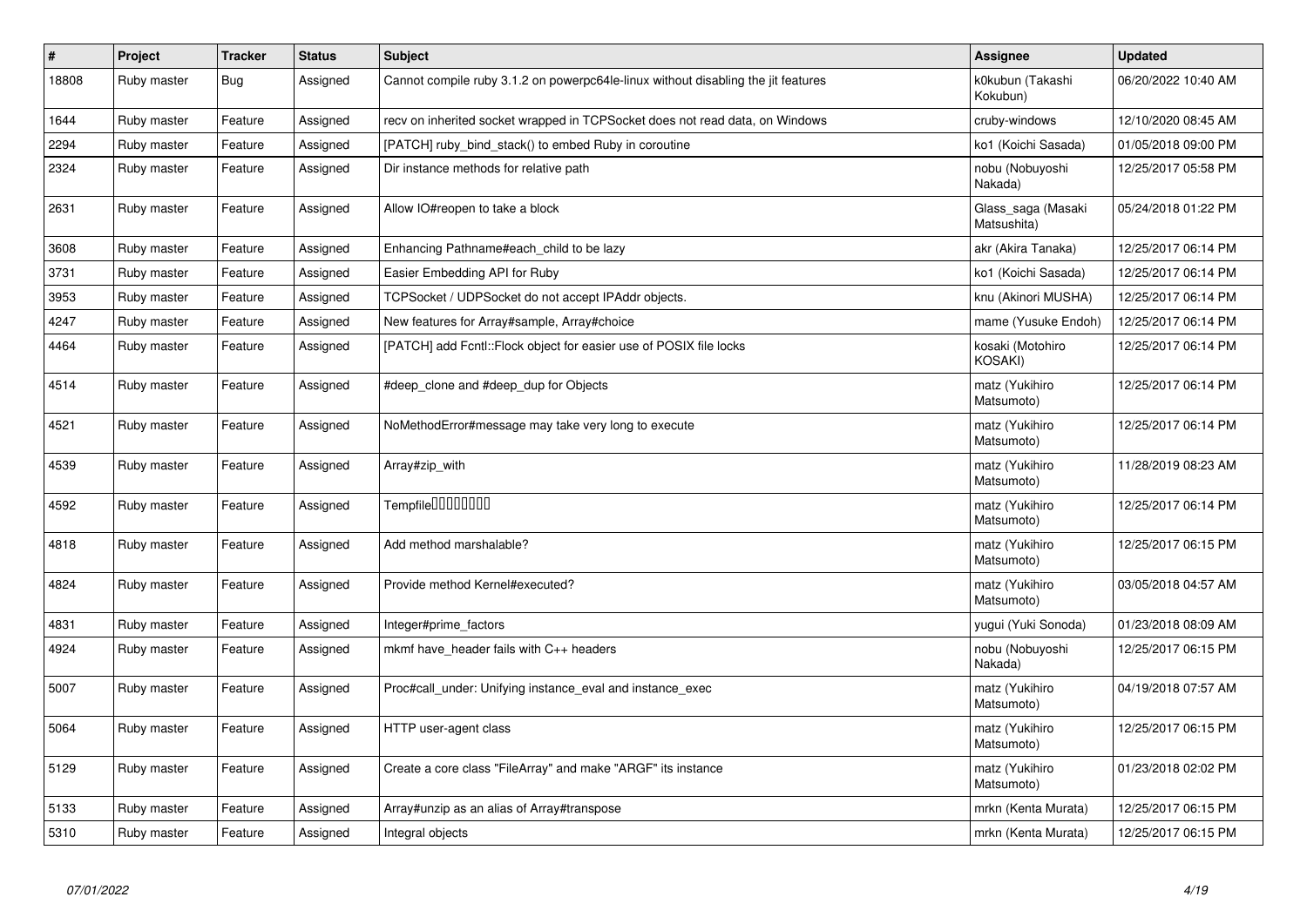| $\pmb{\#}$ | Project     | <b>Tracker</b> | <b>Status</b> | Subject                                                            | <b>Assignee</b>              | <b>Updated</b>      |
|------------|-------------|----------------|---------------|--------------------------------------------------------------------|------------------------------|---------------------|
| 5389       | Ruby master | Feature        | Assigned      | New method Enumerator#iterate                                      | matz (Yukihiro<br>Matsumoto) | 12/25/2017 06:15 PM |
| 5434       | Ruby master | Feature        | Assigned      | Allow per-class whitelisting of methods safe to expose through DRb | seki (Masatoshi Seki)        | 12/25/2017 06:15 PM |
| 5445       | Ruby master | Feature        | Assigned      | Need RUBYOPT - r before ARGV - r                                   | matz (Yukihiro<br>Matsumoto) | 12/25/2017 06:15 PM |
| 5456       | Ruby master | Feature        | Assigned      | kernel#syscall() should be removed.                                | matz (Yukihiro<br>Matsumoto) | 12/10/2020 08:46 AM |
| 5461       | Ruby master | Feature        | Assigned      | Add pipelining to Net::HTTP                                        | naruse (Yui NARUSE)          | 12/25/2017 06:15 PM |
| 5558       | Ruby master | Feature        | Assigned      | String#% strange arity errors                                      | matz (Yukihiro<br>Matsumoto) | 12/25/2017 06:15 PM |
| 5582       | Ruby master | Feature        | Assigned      | Allow clone of singleton methods on a BasicObject                  | matz (Yukihiro<br>Matsumoto) | 12/25/2017 06:15 PM |
| 5617       | Ruby master | Feature        | Assigned      | Allow install RubyGems into dediceted directory                    | hsbt (Hiroshi SHIBATA)       | 05/16/2018 09:15 AM |
| 5643       | Ruby master | Feature        | Assigned      | require/load options and binding option                            | matz (Yukihiro<br>Matsumoto) | 12/25/2017 06:15 PM |
| 5654       | Ruby master | Feature        | Assigned      | Introduce global lock to avoid concurrent require                  | nahi (Hiroshi<br>Nakamura)   | 12/25/2017 06:15 PM |
| 5741       | Ruby master | Feature        | Assigned      | Secure Erasure of Passwords                                        | matz (Yukihiro<br>Matsumoto) | 12/25/2017 06:15 PM |
| 5749       | Ruby master | Feature        | Assigned      | new method String#match all needed                                 | matz (Yukihiro<br>Matsumoto) | 12/25/2017 06:15 PM |
| 5764       | Ruby master | Feature        | Assigned      | Net::HTTP should assume HTTP/0.9 on unexpected responses           | naruse (Yui NARUSE)          | 07/15/2019 05:06 PM |
| 5781       | Ruby master | Feature        | Assigned      | Query attributes (attribute methods ending in `?` mark)            | matz (Yukihiro<br>Matsumoto) | 01/10/2020 06:34 AM |
| 5825       | Ruby master | Feature        | Assigned      | Sweet instance var assignment in the object initializer            | matz (Yukihiro<br>Matsumoto) | 12/10/2020 08:53 AM |
| 5945       | Ruby master | Feature        | Assigned      | Add the ability to mark a at_exit as process-local.                | matz (Yukihiro<br>Matsumoto) | 10/10/2018 08:29 AM |
| 5970       | Ruby master | Feature        | Assigned      | Add Enumerable#join with same semantics as Array#join              | matz (Yukihiro<br>Matsumoto) | 12/25/2017 06:15 PM |
| 6012       | Ruby master | Feature        | Assigned      | Proc#source_location also return the column                        | nobu (Nobuyoshi<br>Nakada)   | 02/12/2019 07:49 AM |
| 6047       | Ruby master | Feature        | Assigned      | read_all: Grow buffer exponentially in generic case                |                              | 09/13/2015 03:19 AM |
| 6133       | Ruby master | Feature        | Assigned      | SSLSocket <sup>[</sup> shutdown <sup>[11]</sup>                    |                              | 09/13/2015 03:22 AM |
| 6265       | Ruby master | Feature        | Assigned      | Remove 'useless' 'concatenation' syntax                            | naruse (Yui NARUSE)          | 08/10/2016 02:36 AM |
| 6277       | Ruby master | Feature        | Assigned      | Hash#convert key                                                   | matz (Yukihiro<br>Matsumoto) | 12/25/2017 06:15 PM |
| 6293       | Ruby master | Feature        | Assigned      | new queue / blocking queues                                        | matz (Yukihiro<br>Matsumoto) | 12/25/2017 06:15 PM |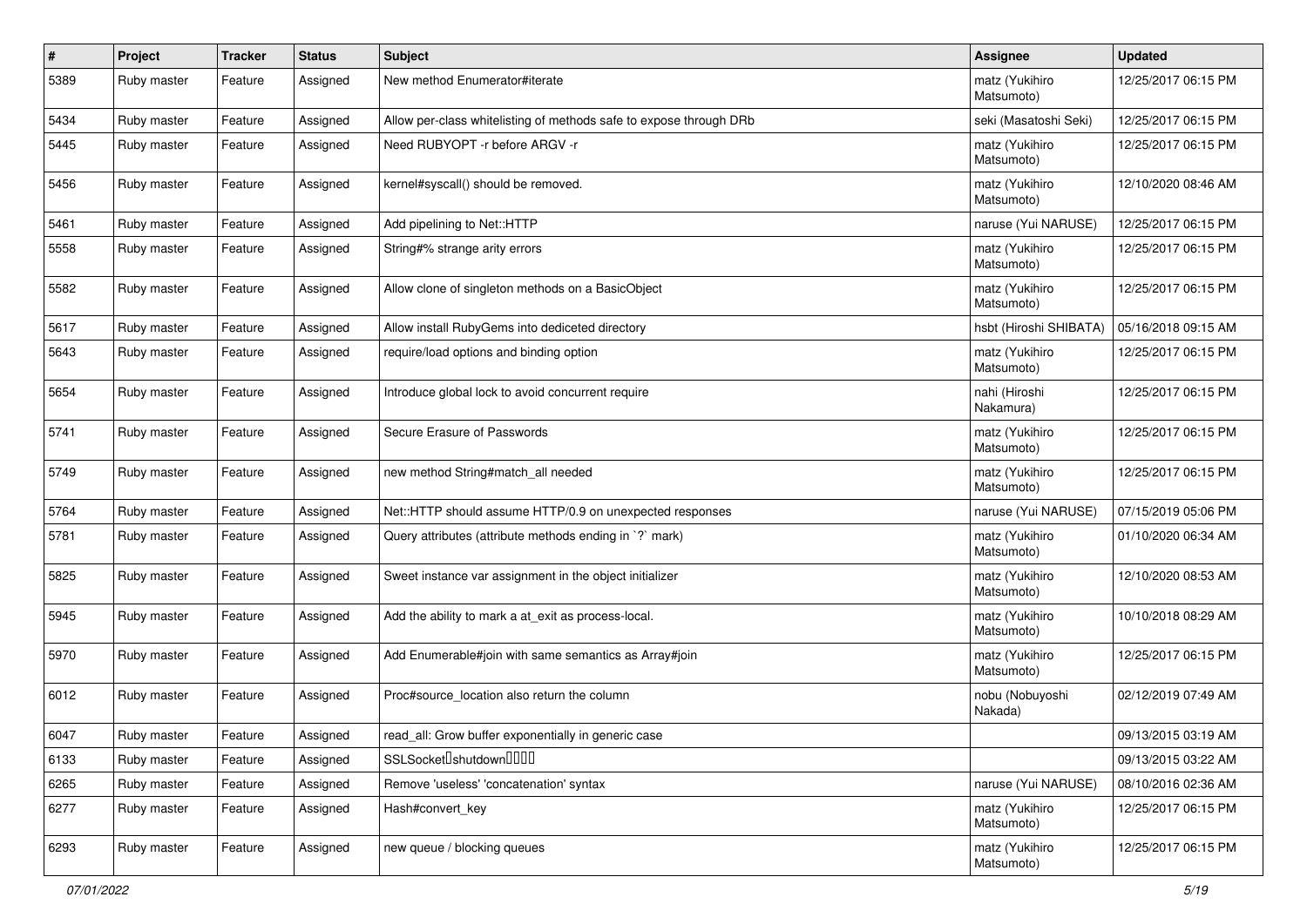| $\pmb{\#}$ | Project     | <b>Tracker</b> | <b>Status</b> | <b>Subject</b>                                                              | <b>Assignee</b>              | <b>Updated</b>      |
|------------|-------------|----------------|---------------|-----------------------------------------------------------------------------|------------------------------|---------------------|
| 6308       | Ruby master | Feature        | Assigned      | Eliminate delegation from WeakRef                                           | matz (Yukihiro<br>Matsumoto) | 12/23/2021 11:40 PM |
| 6309       | Ruby master | Feature        | Assigned      | Add a reference queue for weak references                                   | matz (Yukihiro<br>Matsumoto) | 08/23/2020 09:07 PM |
| 6317       | Ruby master | Feature        | Assigned      |                                                                             | matz (Yukihiro<br>Matsumoto) | 12/25/2017 06:15 PM |
| 6337       | Ruby master | Feature        | Assigned      | FileUtils#sync                                                              | matz (Yukihiro<br>Matsumoto) | 12/25/2017 06:15 PM |
| 6354       | Ruby master | Feature        | Assigned      | Remove escape (break/return/redo/next support) from class/module scope      | matz (Yukihiro<br>Matsumoto) | 12/25/2017 06:15 PM |
| 6376       | Ruby master | Feature        | Assigned      | Feature lookup and checking if feature is loaded                            | matz (Yukihiro<br>Matsumoto) | 12/25/2017 06:15 PM |
| 6413       | Ruby master | Feature        | Assigned      | Make Dir.entries default to Dir.entries (Dir.pwd)                           | matz (Yukihiro<br>Matsumoto) | 12/25/2017 06:15 PM |
| 6445       | Ruby master | Feature        | Assigned      | request for default length/position on string index                         | matz (Yukihiro<br>Matsumoto) | 12/25/2017 06:15 PM |
| 6452       | Ruby master | Feature        | Assigned      | Allow extend to override class methods                                      | matz (Yukihiro<br>Matsumoto) | 12/10/2020 08:53 AM |
| 6590       | Ruby master | Feature        | Assigned      | Dealing with bigdecimal, etc gems in JRuby                                  | hsbt (Hiroshi SHIBATA)       | 05/15/2019 08:33 PM |
| 6594       | Ruby master | Feature        | Assigned      | Integrated Functor                                                          | matz (Yukihiro<br>Matsumoto) | 12/10/2020 08:53 AM |
| 6596       | Ruby master | Feature        | Assigned      | New method `Array#indexes`                                                  | matz (Yukihiro<br>Matsumoto) | 07/29/2020 01:41 AM |
| 6611       | Ruby master | Feature        | Assigned      | Comments requested on implementation of set parse func                      | matz (Yukihiro<br>Matsumoto) | 12/25/2017 06:15 PM |
| 6613       | Ruby master | Feature        | Assigned      | VT_RECORD, IRecordInfo Support in WIN32OLE                                  | suke (Masaki Suketa)         | 12/25/2017 06:15 PM |
| 6648       | Ruby master | Feature        | Assigned      | Provide a standard API for retrieving all command-line flags passed to Ruby | matz (Yukihiro<br>Matsumoto) | 12/25/2017 06:15 PM |
| 6671       | Ruby master | Feature        | Assigned      | File.split_all and File.split_root                                          | matz (Yukihiro<br>Matsumoto) | 12/25/2017 06:15 PM |
| 6682       | Ruby master | Feature        | Assigned      | Add a method to return an instance attached by a singleton class            | shyouhei (Shyouhei<br>Urabe) | 12/25/2017 06:15 PM |
| 6694       | Ruby master | Feature        | Assigned      | Thread.new without block.                                                   | ko1 (Koichi Sasada)          | 12/25/2017 06:15 PM |
| 6695       | Ruby master | Feature        | Assigned      | Configuration for Thread/Fiber creation                                     | ko1 (Koichi Sasada)          | 12/25/2017 06:15 PM |
| 6769       | Ruby master | Feature        | Assigned      | rbinstall.rb: install both src and batch files separetely                   | nobu (Nobuyoshi<br>Nakada)   | 10/30/2015 12:38 PM |
| 6802       | Ruby master | Feature        | Assigned      | String#scan should have equivalent yielding MatchData                       | matz (Yukihiro<br>Matsumoto) | 12/25/2017 06:15 PM |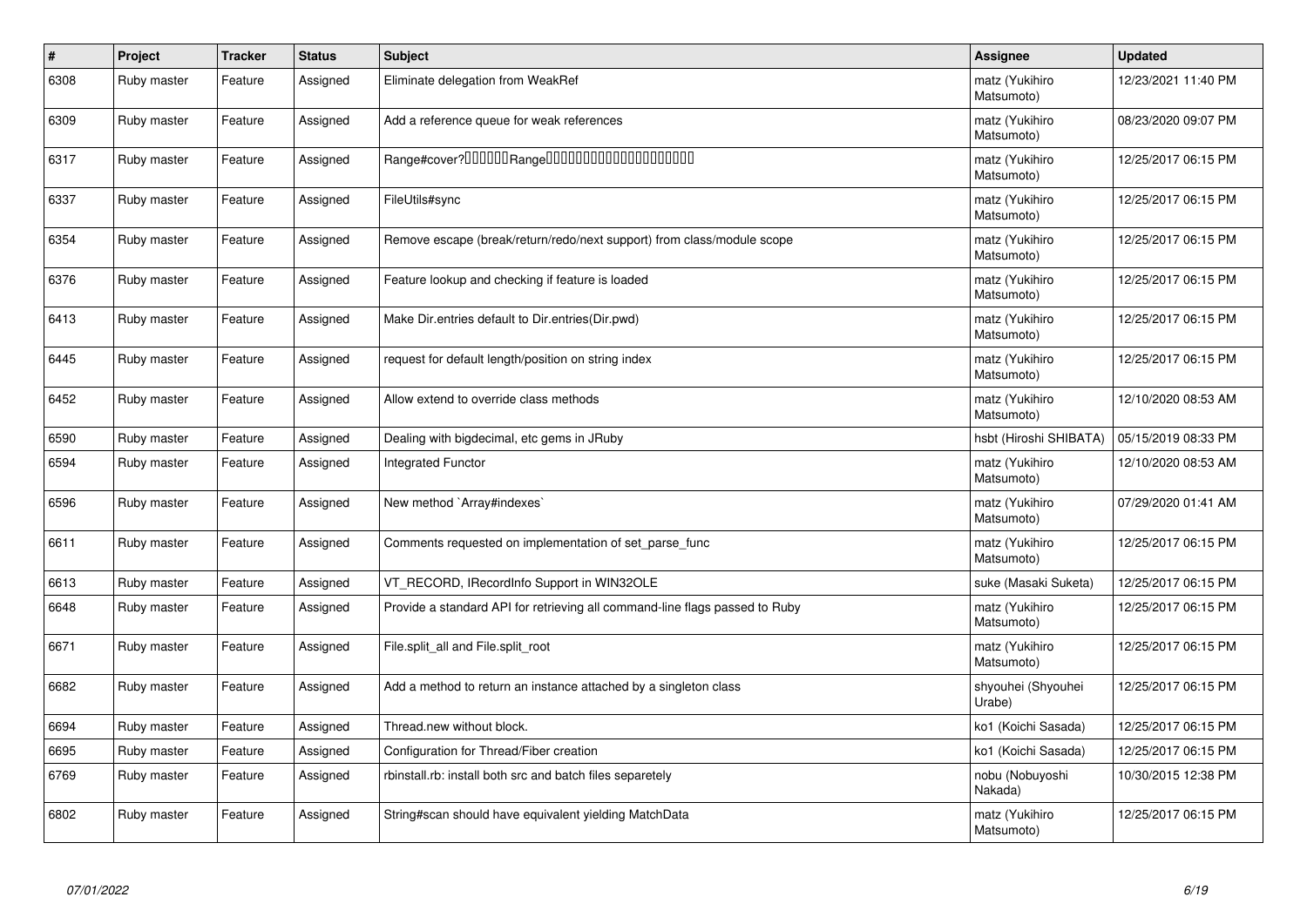| ∦    | Project     | <b>Tracker</b> | <b>Status</b> | Subject                                                                                                          | <b>Assignee</b>                       | <b>Updated</b>      |
|------|-------------|----------------|---------------|------------------------------------------------------------------------------------------------------------------|---------------------------------------|---------------------|
| 6810 | Ruby master | Feature        | Assigned      | module A::B; end` is not equivalent to `module A; module B; end; end` with respect to constant lookup<br>(scope) | matz (Yukihiro<br>Matsumoto)          | 12/10/2020 09:22 AM |
| 6811 | Ruby master | Feature        | Assigned      | File, Dir and FileUtils should have bang-versions of singleton methods that fails silently                       | matz (Yukihiro<br>Matsumoto)          | 12/25/2017 06:15 PM |
| 6841 | Ruby master | Feature        | Assigned      | Shorthand for Assigning Return Value of Method to Self                                                           | matz (Yukihiro<br>Matsumoto)          | 12/10/2020 08:53 AM |
| 6842 | Ruby master | Feature        | Assigned      | Add Optional Arguments to String#strip                                                                           | matz (Yukihiro<br>Matsumoto)          | 08/24/2016 05:50 AM |
| 6857 | Ruby master | Feature        | Assigned      | bigdecimal/math BigMath.E/BigMath.exp R. P. Feynman inspired optimization                                        | mrkn (Kenta Murata)                   | 12/25/2017 06:15 PM |
| 6973 | Ruby master | Feature        | Assigned      | Add an #integral? method to Numeric to test for whole-number values                                              | mrkn (Kenta Murata)                   | 12/25/2017 06:15 PM |
| 7086 | Ruby master | Feature        | Assigned      | Condition Variable#wait has meaningless return value                                                             | kosaki (Motohiro<br>KOSAKI)           | 12/25/2017 06:15 PM |
| 7087 | Ruby master | Feature        | Assigned      | :ConditionVariable#wait does not work with Monitor because Monitor#sleep does not exist                          | matz (Yukihiro<br>Matsumoto)          | 12/25/2017 06:15 PM |
| 7121 | Ruby master | Feature        | Assigned      | Extending the use of `require'                                                                                   | matz (Yukihiro<br>Matsumoto)          | 12/25/2017 06:15 PM |
| 7132 | Ruby master | Feature        | Assigned      | Alternation between named / ordered method arguments and aliases for method arguments.                           | matz (Yukihiro<br>Matsumoto)          | 12/25/2017 06:15 PM |
| 7148 | Ruby master | Feature        | Assigned      | Improved Tempfile w/o DelegateClass                                                                              | Glass_saga (Masaki<br>Matsushita)     | 03/27/2019 09:51 AM |
| 7314 | Ruby master | Feature        | Assigned      | Convert Proc to Lambda doesn't work in MRI                                                                       | matz (Yukihiro<br>Matsumoto)          | 05/21/2016 09:15 AM |
| 7321 | Ruby master | Feature        | Assigned      | Newton.#nsolve 00 2 00000000000                                                                                  | mrkn (Kenta Murata)                   | 12/25/2017 06:15 PM |
| 7349 | Ruby master | Feature        | Assigned      | Struct#inspect needs more meaningful output                                                                      | matz (Yukihiro<br>Matsumoto)          | 12/25/2017 06:15 PM |
| 7362 | Ruby master | Feature        | Assigned      | Adding Pathname#start_with?                                                                                      | akr (Akira Tanaka)                    | 12/25/2017 06:15 PM |
| 7394 | Ruby master | Feature        | Assigned      | Enumerable#find ifnone parameter could be non-callable                                                           | nobu (Nobuyoshi<br>Nakada)            | 02/10/2021 09:32 AM |
| 7412 | Ruby master | Feature        | Assigned      | Pathname#relative_path_from does not support mixed directory separators on windows                               | akr (Akira Tanaka)                    | 01/05/2018 09:00 PM |
| 7436 | Ruby master | Feature        | Assigned      | Allow for a "granularity" flag for backtrace_locations                                                           | matz (Yukihiro<br>Matsumoto)          | 12/25/2017 06:15 PM |
| 7488 | Ruby master | Feature        | Assigned      | Receiving object_id in object creation probes                                                                    | tenderlovemaking<br>(Aaron Patterson) | 12/25/2017 06:15 PM |
| 7503 | Ruby master | Feature        | Assigned      | make timeout.rb async-interrupt safe by default                                                                  | matz (Yukihiro<br>Matsumoto)          | 12/25/2017 06:15 PM |
| 7518 | Ruby master | Feature        | Assigned      | Fiddle::Pointer#to_str and Fiddle::Pointer#to_int should be removed                                              | tenderlovemaking<br>(Aaron Patterson) | 08/15/2013 04:56 AM |
| 7532 | Ruby master | Feature        | Assigned      | Hardcoded compiler location                                                                                      | nobu (Nobuyoshi<br>Nakada)            | 12/25/2017 06:15 PM |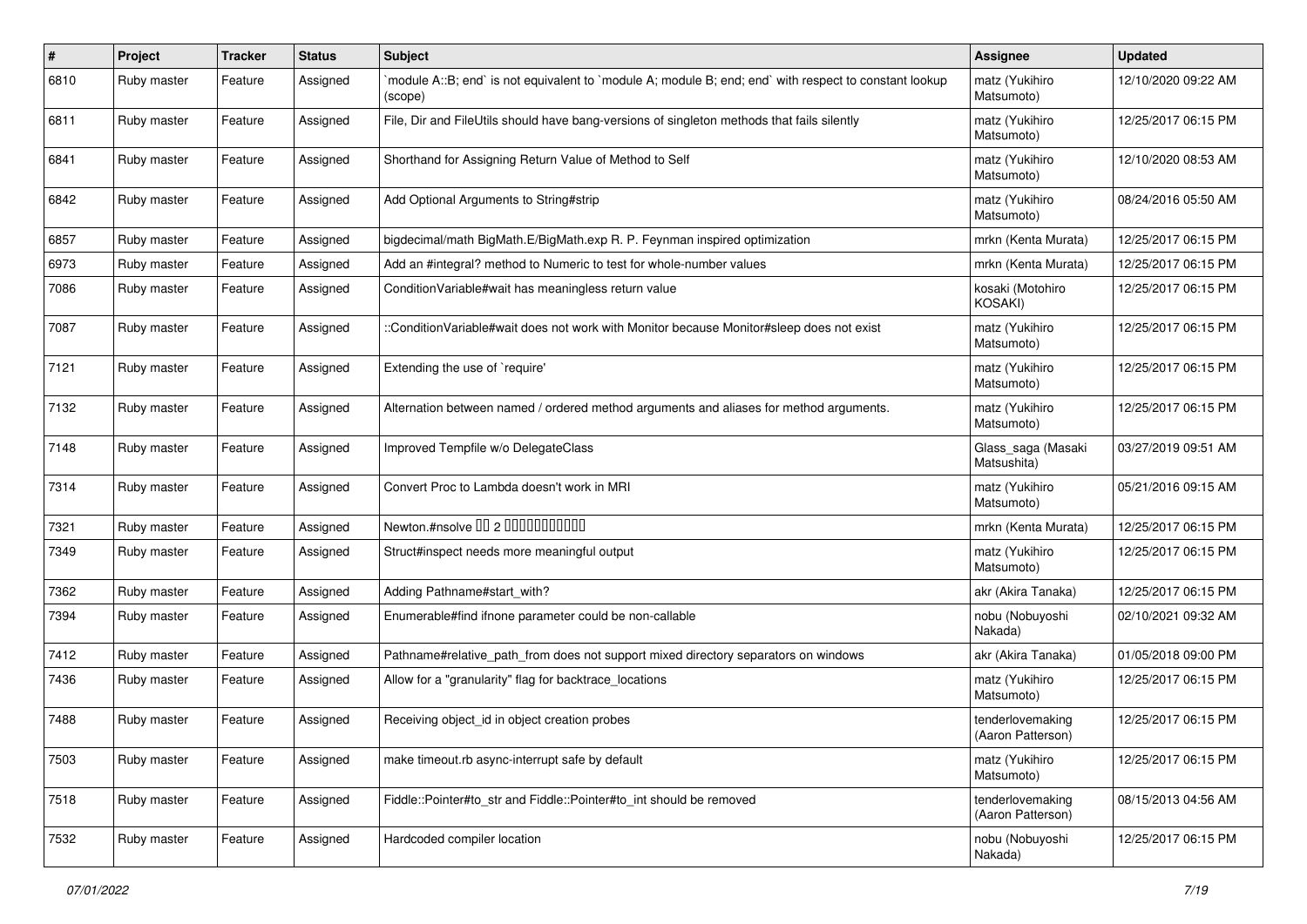| #    | Project     | <b>Tracker</b> | <b>Status</b> | <b>Subject</b>                                                             | <b>Assignee</b>               | <b>Updated</b>      |
|------|-------------|----------------|---------------|----------------------------------------------------------------------------|-------------------------------|---------------------|
| 7580 | Ruby master | Feature        | Assigned      | Range translation                                                          | matz (Yukihiro<br>Matsumoto)  | 06/11/2018 09:51 AM |
| 7644 | Ruby master | Feature        | Assigned      | In refinements, change "using" keyword to a less generic word.             | matz (Yukihiro<br>Matsumoto)  | 12/10/2020 08:49 AM |
| 7739 | Ruby master | Feature        | Assigned      | Define Hash#  as Hash#reverse_merge in Rails                               | matz (Yukihiro<br>Matsumoto)  | 12/25/2017 06:15 PM |
| 8016 | Ruby master | Feature        | Assigned      | Alias FILE and LINE as methods                                             | matz (Yukihiro<br>Matsumoto)  | 12/25/2017 06:15 PM |
| 8042 | Ruby master | Feature        | Assigned      | Add Addrinfo#socket to create a socket that is not connected or bound      | matz (Yukihiro<br>Matsumoto)  | 12/25/2017 06:15 PM |
| 8047 | Ruby master | Feature        | Assigned      | IPAddr makes host address with netmask                                     | knu (Akinori MUSHA)           | 01/05/2018 09:00 PM |
| 8083 | Ruby master | Feature        | Assigned      | Exit status is limited to one-byte values which is invalid for Windows     | cruby-windows                 | 03/14/2013 08:26 PM |
| 8126 | Ruby master | Feature        | Assigned      | OpenSSL::SSL::SSLSocket does not define #recv and #send messages           | rhenium (Kazuki<br>Yamaguchi) | 08/08/2019 11:05 PM |
| 8164 | Ruby master | Feature        | Assigned      | Public/Private                                                             | matz (Yukihiro<br>Matsumoto)  | 12/10/2020 08:50 AM |
| 8263 | Ruby master | Feature        | Assigned      | Support discovering yield state of individual Fibers                       | ko1 (Koichi Sasada)           | 12/23/2021 11:40 PM |
| 8271 | Ruby master | Feature        | Assigned      | Proposal for moving to a more visible, formal process for feature requests | matz (Yukihiro<br>Matsumoto)  | 12/23/2021 11:40 PM |
| 8295 | Ruby master | Feature        | Assigned      | Float I Rational 0000000000000 BigDecimal 0000000                          | mrkn (Kenta Murata)           | 12/25/2017 06:15 PM |
| 8460 | Ruby master | Feature        | Assigned      | PATCH: optparse: add keep_unknown option                                   | nobu (Nobuyoshi<br>Nakada)    | 05/27/2021 10:07 PM |
| 8536 | Ruby master | Feature        | Assigned      | Implement is_numeric? family of methods                                    | matz (Yukihiro<br>Matsumoto)  | 12/25/2017 06:15 PM |
| 8576 | Ruby master | Feature        | Assigned      | Add optimized method type for constant value methods                       | ko1 (Koichi Sasada)           | 12/25/2017 06:15 PM |
| 8678 | Ruby master | Feature        | Assigned      | Allow invalid string to work with regexp                                   | matz (Yukihiro<br>Matsumoto)  | 01/05/2018 09:00 PM |
| 8839 | Ruby master | Feature        | Assigned      | Class and module should return the class or module that was opened         | matz (Yukihiro<br>Matsumoto)  | 12/28/2015 08:36 AM |
| 8850 | Ruby master | Feature        | Assigned      | Convert Rational to decimal string                                         | matz (Yukihiro<br>Matsumoto)  | 12/25/2017 06:15 PM |
| 8948 | Ruby master | Feature        | Assigned      | Frozen regex                                                               | matz (Yukihiro<br>Matsumoto)  | 12/20/2020 07:15 PM |
| 8959 | Ruby master | Feature        | Assigned      | Allow top level prepend                                                    | nobu (Nobuyoshi<br>Nakada)    | 10/16/2013 03:22 AM |
| 8960 | Ruby master | Feature        | Assigned      | Add Exception#backtrace locations                                          | ko1 (Koichi Sasada)           | 11/25/2016 02:15 PM |
| 9020 | Ruby master | Feature        | Assigned      | Net::HTTPResponse predicate/query methods                                  | naruse (Yui NARUSE)           | 12/25/2017 06:15 PM |
| 9023 | Ruby master | Feature        | Assigned      | Array#tail                                                                 | matz (Yukihiro<br>Matsumoto)  | 12/23/2021 11:40 PM |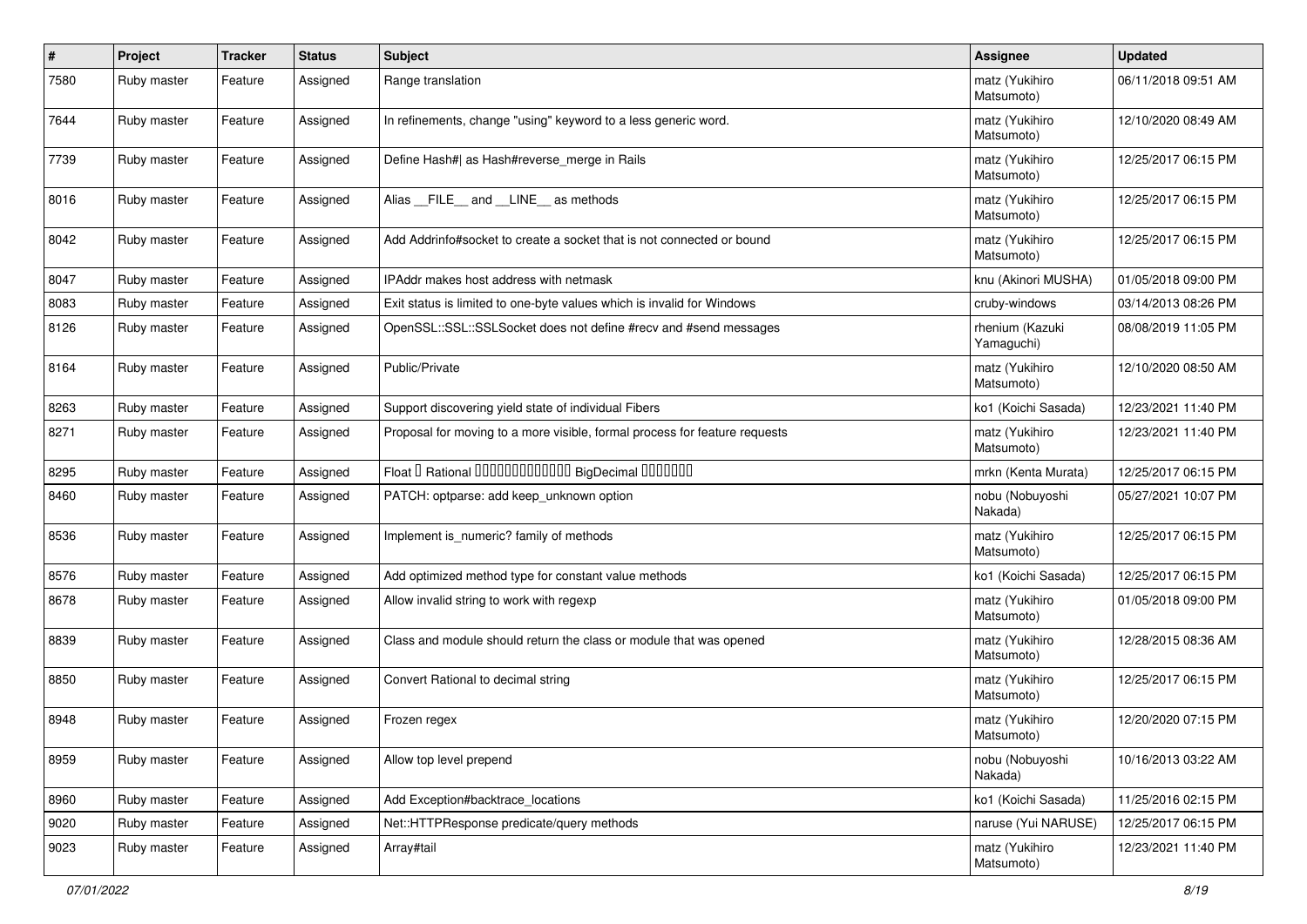| $\pmb{\#}$ | Project     | <b>Tracker</b> | <b>Status</b> | <b>Subject</b>                                                                                                         | Assignee                            | <b>Updated</b>      |
|------------|-------------|----------------|---------------|------------------------------------------------------------------------------------------------------------------------|-------------------------------------|---------------------|
| 9235       | Ruby master | Feature        | Assigned      | Documentation for commercial support                                                                                   | zzak (Zachary Scott)                | 08/10/2019 02:55 PM |
| 9755       | Ruby master | Feature        | Assigned      | Thread::Backtrace::Location#defined class                                                                              | ko1 (Koichi Sasada)                 | 04/18/2014 09:22 AM |
| 9768       | Ruby master | Feature        | Assigned      | Method that is visible only within a certain module/class                                                              | matz (Yukihiro<br>Matsumoto)        | 04/25/2014 06:43 AM |
| 9816       | Ruby master | Feature        | Assigned      | 00000000000000000000                                                                                                   | matz (Yukihiro<br>Matsumoto)        | 10/28/2014 08:29 AM |
| 9830       | Ruby master | Feature        | Assigned      | Support for GOST private/public keys                                                                                   |                                     | 09/13/2015 03:10 AM |
| 10038      | Ruby master | Feature        | Assigned      | Extend ObjectSpace.dump to expose buffer addresses for String and Array                                                | tmm1 (Aman Karmani)                 | 01/05/2018 09:01 PM |
| 10129      | Ruby master | Feature        | Assigned      | More descriptive error message for failed net/http requests                                                            | akr (Akira Tanaka)                  | 01/05/2018 09:01 PM |
| 10459      | Ruby master | Feature        | Assigned      | [PATCH] rfc3339 method for Time                                                                                        | akr (Akira Tanaka)                  | 05/21/2015 08:14 AM |
| 10481      | Ruby master | Feature        | Assigned      | Add "if" and "unless" clauses to rescue statements                                                                     | matz (Yukihiro<br>Matsumoto)        | 01/18/2015 02:46 PM |
| 10637      | Ruby master | Feature        | Assigned      | Puppet orchestration on vagrant fails with Error: Non-HTTP proxy URI                                                   | akr (Akira Tanaka)                  | 09/23/2020 10:23 PM |
| 10782      | Ruby master | Feature        | Assigned      | Patch: Add constants for BigDecimal for ZERO, ONE, TEN                                                                 | mrkn (Kenta Murata)                 | 05/21/2015 08:13 AM |
| 11028      | Ruby master | Feature        | Assigned      | standalone running single file (zipped archives of ruby code) running **without installation** using "gem<br>install " | matz (Yukihiro<br>Matsumoto)        | 04/04/2015 01:44 AM |
| 11322      | Ruby master | Feature        | Assigned      | OpenUri: RuntimeError: HTTP redirection loop                                                                           | akr (Akira Tanaka)                  | 11/13/2020 03:52 AM |
| 11527      | Ruby master | Feature        | Assigned      | IPAddr#mask_addr isn't a method                                                                                        | knu (Akinori MUSHA)                 | 11/07/2018 04:12 PM |
| 11625      | Ruby master | Feature        | Assigned      | Unlock GVL for SHA1 calculations                                                                                       |                                     | 09/25/2018 11:26 AM |
| 11816      | Ruby master | Feature        | Assigned      | Partial safe navigation operator                                                                                       | matz (Yukihiro<br>Matsumoto)        | 04/14/2020 08:02 AM |
| 11955      | Ruby master | Feature        | Assigned      | Expose Object that Receives logs in Logger                                                                             | sonots (Naotoshi Seo)               | 11/09/2017 11:35 AM |
| 12020      | Ruby master | Feature        | Assigned      | Documenting Ruby memory model                                                                                          | ko1 (Koichi Sasada)                 | 12/23/2021 11:40 PM |
| 12281      | Ruby master | Feature        | Assigned      | Allow lexically scoped use of refinements with `using {}` block syntax                                                 | shugo (Shugo Maeda)                 | 06/13/2016 07:44 AM |
| 12354      | Ruby master | Feature        | Assigned      | PKey::EC Can't output public key pem when private key exists                                                           | rhenium (Kazuki<br>Yamaguchi)       | 07/24/2019 10:57 PM |
| 12497      | Ruby master | Feature        | Assigned      | GMP version of divmod may be slower                                                                                    | akr (Akira Tanaka)                  | 08/10/2016 03:11 AM |
| 12543      | Ruby master | Feature        | Assigned      | explicit tail call syntax: foo() then return                                                                           | matz (Yukihiro<br>Matsumoto)        | 04/18/2021 03:02 PM |
| 12639      | Ruby master | Feature        | Assigned      | Speed up require in RubyGems by 5x                                                                                     | hsbt (Hiroshi SHIBATA)              | 07/26/2018 02:12 AM |
| 12653      | Ruby master | Feature        | Assigned      | Use wide WinAPI for rb w32 getcwd                                                                                      | usa (Usaku<br>NAKAMURA)             | 09/12/2016 06:35 AM |
| 12656      | Ruby master | Feature        | Assigned      | Expand short paths with File.expand_path                                                                               | cruby-windows                       | 01/31/2018 02:31 PM |
| 12676      | Ruby master | Feature        | Assigned      | Significant performance increase, and code conciseness, for prime_division method in prime.rb                          | marcandre (Marc-Andre<br>Lafortune) | 11/18/2016 03:46 PM |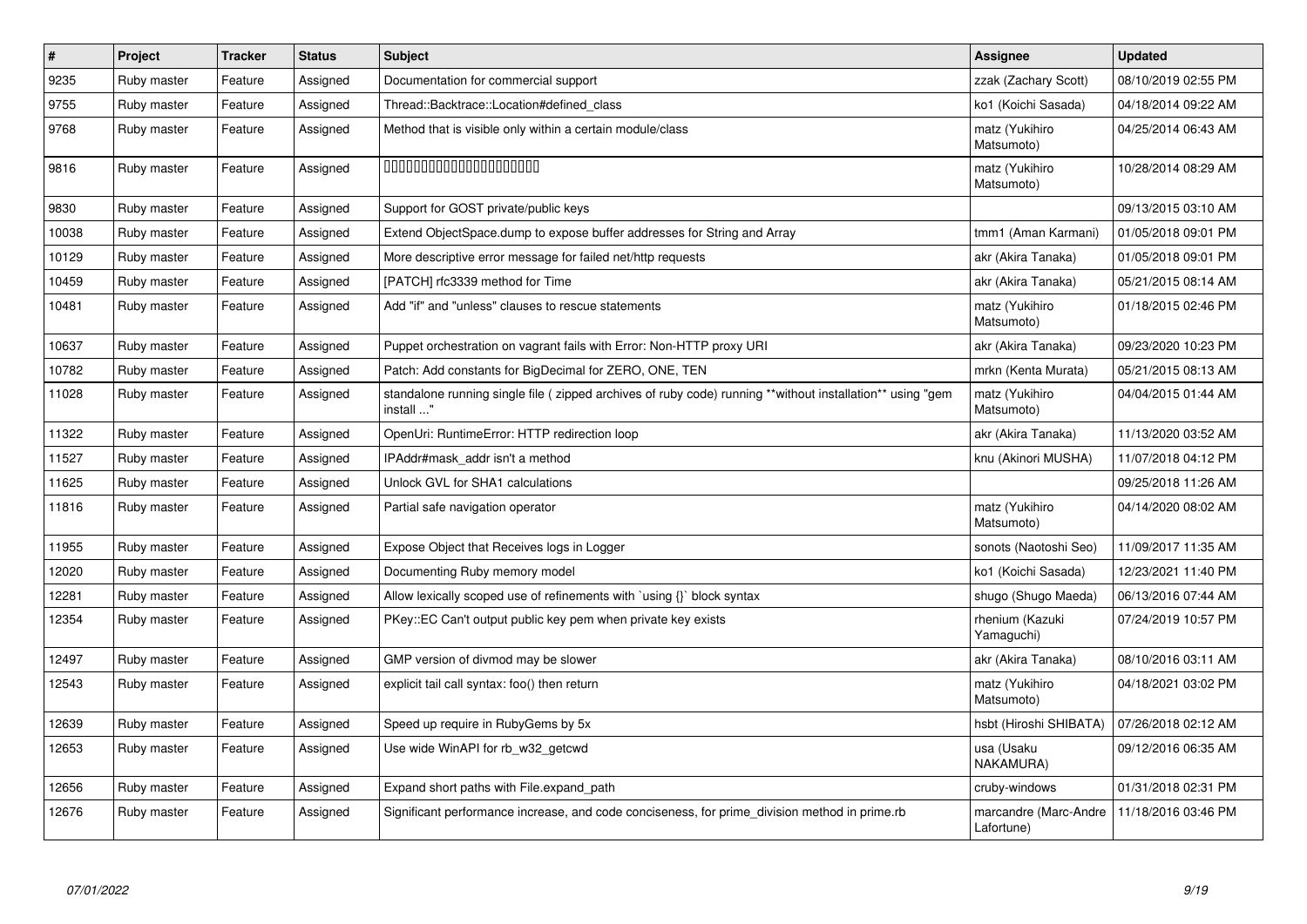| $\pmb{\#}$ | Project     | <b>Tracker</b> | <b>Status</b> | <b>Subject</b>                                                                              | Assignee                      | <b>Updated</b>      |
|------------|-------------|----------------|---------------|---------------------------------------------------------------------------------------------|-------------------------------|---------------------|
| 12813      | Ruby master | Feature        | Assigned      | Calling chunk_while, slice_after, slice_before, slice_when with no block                    | matz (Yukihiro<br>Matsumoto)  | 12/06/2016 12:58 PM |
| 12848      | Ruby master | Feature        | Assigned      | Crazy idea: Allow regex definition for methods (Do not take it seriously please)            |                               | 10/18/2016 12:17 AM |
| 13047      | Ruby master | Feature        | Assigned      | Use String literal instead of `String#+` for multiline pretty-printing of multiline strings | akr (Akira Tanaka)            | 02/22/2017 07:09 AM |
| 13129      | Ruby master | Feature        | Assigned      | Refinements cannot refine method_missing and respond_to_missing?                            | matz (Yukihiro<br>Matsumoto)  | 07/03/2021 10:45 PM |
| 13221      | Ruby master | Feature        | Assigned      | [PATCH] gems/bundled_gems: add "curses" RubyGem                                             | naruse (Yui NARUSE)           | 09/25/2017 06:32 PM |
| 13252      | Ruby master | Feature        | Assigned      | C API for creating strings without copying                                                  | ko1 (Koichi Sasada)           | 04/17/2017 07:22 AM |
| 13388      | Ruby master | Feature        | Assigned      | gc.c: Add GC.get_parameters and .set_parameters                                             | ko1 (Koichi Sasada)           | 03/30/2017 10:52 AM |
| 13508      | Ruby master | Feature        | Assigned      | How remove/refactor code related mathn library.                                             | hsbt (Hiroshi SHIBATA)        | 12/25/2017 06:15 PM |
| 13516      | Ruby master | Feature        | Assigned      | Improve the text of the circular require warning                                            | nobu (Nobuyoshi<br>Nakada)    | 08/31/2017 05:49 AM |
| 13534      | Ruby master | Feature        | Assigned      | Checking installation results of default gems                                               | hsbt (Hiroshi SHIBATA)        | 07/26/2018 02:16 AM |
| 13577      | Ruby master | Feature        | Assigned      | Digest file accidentally receives File object but uses file path                            | nobu (Nobuyoshi<br>Nakada)    | 05/20/2017 06:50 PM |
| 13604      | Ruby master | Feature        | Assigned      | Exposing alternative interface of readline                                                  | aycabta (aycabta .)           | 01/20/2020 05:34 AM |
| 13610      | Ruby master | Feature        | Assigned      | IPAddr doesn't provide helpful methods to get the subnet or IP address                      | knu (Akinori MUSHA)           | 10/20/2017 01:13 AM |
| 13721      | Ruby master | Feature        | Assigned      | [PATCH] net/imap: dedupe attr keys in Net::IMAP::FetchData                                  | normalperson (Eric<br>Wong)   | 07/27/2017 09:51 AM |
| 13821      | Ruby master | Feature        | Assigned      | Allow fibers to be resumed across threads                                                   | ko1 (Koichi Sasada)           | 02/15/2019 10:09 AM |
| 13847      | Ruby master | Feature        | Assigned      | Gem activated problem for default gems                                                      |                               | 12/10/2020 08:53 AM |
| 14066      | Ruby master | Feature        | Assigned      | Add CAA DNS RR on Resolv                                                                    | akr (Akira Tanaka)            | 11/10/2017 06:50 AM |
| 14397      | Ruby master | Feature        | Assigned      | public, protected and private should return their arguments instead of self                 | matz (Yukihiro<br>Matsumoto)  | 12/10/2018 07:08 AM |
| 14412      | Ruby master | Feature        | Assigned      | DRb UNIX on local machine: add support for getpeereid()                                     | seki (Masatoshi Seki)         | 01/28/2018 12:51 PM |
| 14476      | Ruby master | Feature        | Assigned      | Adding same_all? for checking whether all items in an Array are same                        | mrkn (Kenta Murata)           | 08/28/2020 01:10 PM |
| 14737      | Ruby master | Feature        | Assigned      | Split default gems into separate directory structure                                        | hsbt (Hiroshi SHIBATA)        | 09/02/2020 06:00 PM |
| 14901      | Ruby master | Feature        | Assigned      | [PATCH] do not block SIGCHLD in normal Ruby Threads                                         | normalperson (Eric<br>Wong)   | 07/19/2021 05:23 AM |
| 14922      | Ruby master | Feature        | Assigned      | Resolv getaddresses ignores AAAA records for IPv6                                           | akr (Akira Tanaka)            | 11/13/2020 04:01 AM |
| 15047      | Ruby master | Feature        | Assigned      | Documentation and more functions for Hash functions in C API                                |                               | 03/20/2019 01:24 AM |
| 15166      | Ruby master | Feature        | Assigned      | 2.5 times faster implementation than current gcd implmentation                              | watson1978 (Shizuo<br>Fujita) | 04/26/2019 09:12 PM |
| 15239      | Ruby master | Feature        | Assigned      | [patch] test-spec win32ole                                                                  | suke (Masaki Suketa)          | 12/29/2019 01:04 PM |
| 15281      | Ruby master | Feature        | Assigned      | Speed up Set#intersect with size check.                                                     | knu (Akinori MUSHA)           | 08/11/2020 02:43 AM |
| 15371      | Ruby master | Feature        | Assigned      | IRB with ARGV                                                                               | aycabta (aycabta .)           | 02/14/2020 11:35 AM |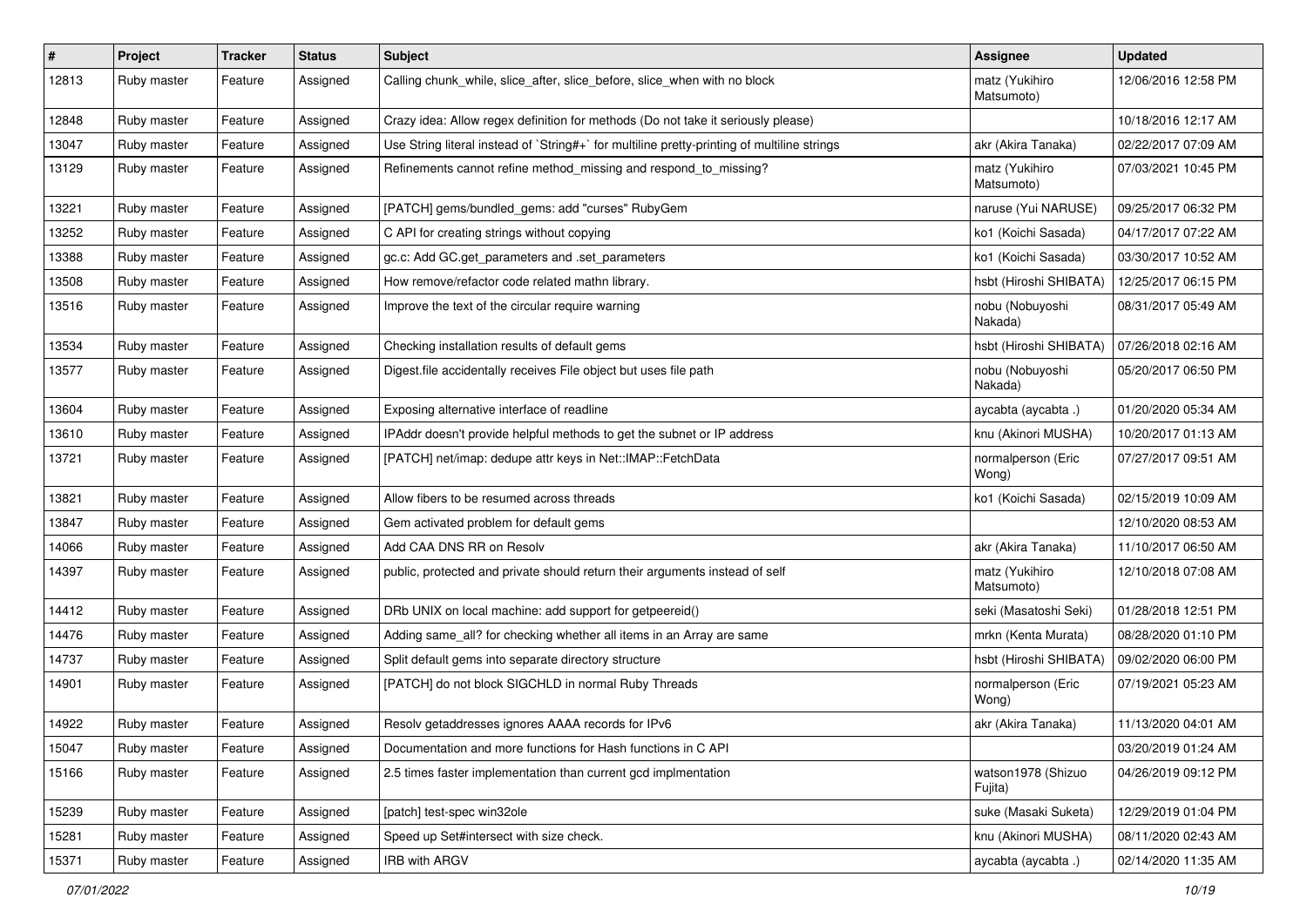| $\sharp$ | Project     | <b>Tracker</b> | <b>Status</b> | <b>Subject</b>                                                                    | <b>Assignee</b>                   | <b>Updated</b>      |
|----------|-------------|----------------|---------------|-----------------------------------------------------------------------------------|-----------------------------------|---------------------|
| 15628    | Ruby master | Feature        | Assigned      | init_inetsock_internal should fallback to IPv4 if IPv6 is unreachable             | Glass_saga (Masaki<br>Matsushita) | 09/25/2020 05:42 AM |
| 15878    | Ruby master | Feature        | Assigned      | Make exit faster by not running GC                                                | ko1 (Koichi Sasada)               | 07/29/2019 07:48 AM |
| 15939    | Ruby master | Feature        | Assigned      | Dump symbols reference to their fstr in ObjectSpace.dump()                        | ko1 (Koichi Sasada)               | 08/08/2019 09:38 PM |
| 16012    | Ruby master | Feature        | Assigned      | Add a (small) test-install suite?                                                 | hsbt (Hiroshi SHIBATA)            | 07/30/2019 08:13 AM |
| 16027    | Ruby master | Feature        | Assigned      | Update Ruby's dtrace / USDT API to match what is exposed via the TracePoint API   | ko1 (Koichi Sasada)               | 08/03/2019 02:41 AM |
| 16350    | Ruby master | Feature        | Assigned      | ArithmeticSequence#member? can result in infinite loop                            | mrkn (Kenta Murata)               | 05/29/2020 10:26 PM |
| 16461    | Ruby master | Feature        | Assigned      | Proc#using                                                                        | matz (Yukihiro<br>Matsumoto)      | 12/10/2020 09:10 AM |
| 16937    | Ruby master | Feature        | Assigned      | Add DNS over HTTP to Resolv                                                       | akr (Akira Tanaka)                | 12/10/2020 09:15 AM |
| 16963    | Ruby master | Feature        | Assigned      | Remove English.rb from Ruby 2.8/3.0                                               | hsbt (Hiroshi SHIBATA)            | 06/19/2020 09:48 AM |
| 17111    | Ruby master | Feature        | Assigned      | Improve performance of Net::HTTPHeader#set_form by 40%                            | naruse (Yui NARUSE)               | 08/10/2020 05:36 AM |
| 17291    | Ruby master | Feature        | Assigned      | Optimize __send__ call                                                            | matz (Yukihiro<br>Matsumoto)      | 01/12/2021 05:47 AM |
| 17294    | Ruby master | Feature        | Assigned      | Feature: Allow method chaining with Pathname#mkpath Pathname#rmtree               | akr (Akira Tanaka)                | 08/30/2021 06:52 AM |
| 17295    | Ruby master | Feature        | Assigned      | Feature: Create a directory and file with Pathname#touch                          | akr (Akira Tanaka)                | 09/28/2021 01:20 AM |
| 17296    | Ruby master | Feature        | Assigned      | Feature: Pathname#chmod use FileUtils.chmod instead of File                       | akr (Akira Tanaka)                | 08/30/2021 06:51 AM |
| 17297    | Ruby master | Feature        | Assigned      | Feature: Introduce Pathname.mktmpdir                                              | akr (Akira Tanaka)                | 08/30/2021 06:51 AM |
| 17339    | Ruby master | Feature        | Assigned      | Semantic grouping with BigDecimal#to_s                                            | mrkn (Kenta Murata)               | 12/20/2021 12:39 PM |
| 17355    | Ruby master | Feature        | Assigned      | Using same set of names in or-patterns (pattern matching with $Foo(x)   Bar(x)$ ) | ktsj (Kazuki Tsujimoto)           | 09/13/2021 09:11 AM |
| 17363    | Ruby master | Feature        | Assigned      | <b>Timeouts</b>                                                                   | ko1 (Koichi Sasada)               | 05/14/2022 09:06 AM |
| 17593    | Ruby master | Feature        | Assigned      | load_iseq_eval should override the ISeq path                                      | ko1 (Koichi Sasada)               | 02/16/2021 08:27 AM |
| 17638    | Ruby master | Feature        | Assigned      | Support backtracing with the libbacktrace library                                 | naruse (Yui NARUSE)               | 03/05/2021 03:40 PM |
| 18408    | Ruby master | Feature        | Assigned      | Allow pattern match to set instance variables                                     | ktsj (Kazuki Tsujimoto)           | 01/26/2022 07:07 PM |
| 18450    | Ruby master | Feature        | Assigned      | Force break in prettyprint                                                        | akr (Akira Tanaka)                | 12/29/2021 02:02 PM |
| 18459    | Ruby master | Feature        | Assigned      | IRB autocomplete dropdown colour options                                          | aycabta (aycabta .)               | 01/05/2022 02:15 AM |
| 18571    | Ruby master | Feature        | Assigned      | Removed the bundled sources from release package after Ruby 3.2                   | hsbt (Hiroshi SHIBATA)            | 03/28/2022 06:23 AM |
| 18773    | Ruby master | Feature        | Assigned      | deconstruct to receive a range                                                    | ktsj (Kazuki Tsujimoto)           | 06/24/2022 07:21 AM |
| 9136     | Ruby master | Misc           | Assigned      | Deprecated Enumerator.new(object, method) bad for BasicObject                     | zzak (Zachary Scott)              | 11/23/2013 03:58 AM |
| 10560    | Ruby master | Misc           | Assigned      | confusion between $x=x+y$ , $x+=y$ , x.concat(y) and y.each{ z  $x<}$             | zzak (Zachary Scott)              | 01/05/2018 09:02 PM |
| 10791    | Ruby master | Misc           | Assigned      | [PATCH 1/1] Remove unnecessary passing value from doc for Observable              |                                   | 08/10/2018 10:51 AM |
| 12911    | Ruby master | Misc           | Assigned      | Translate docs                                                                    |                                   | 11/24/2021 04:52 AM |
| 13622    | Ruby master | Misc           | Assigned      | Documentation missing                                                             | stomar (Marcus<br>Stollsteimer)   | 06/03/2017 07:27 AM |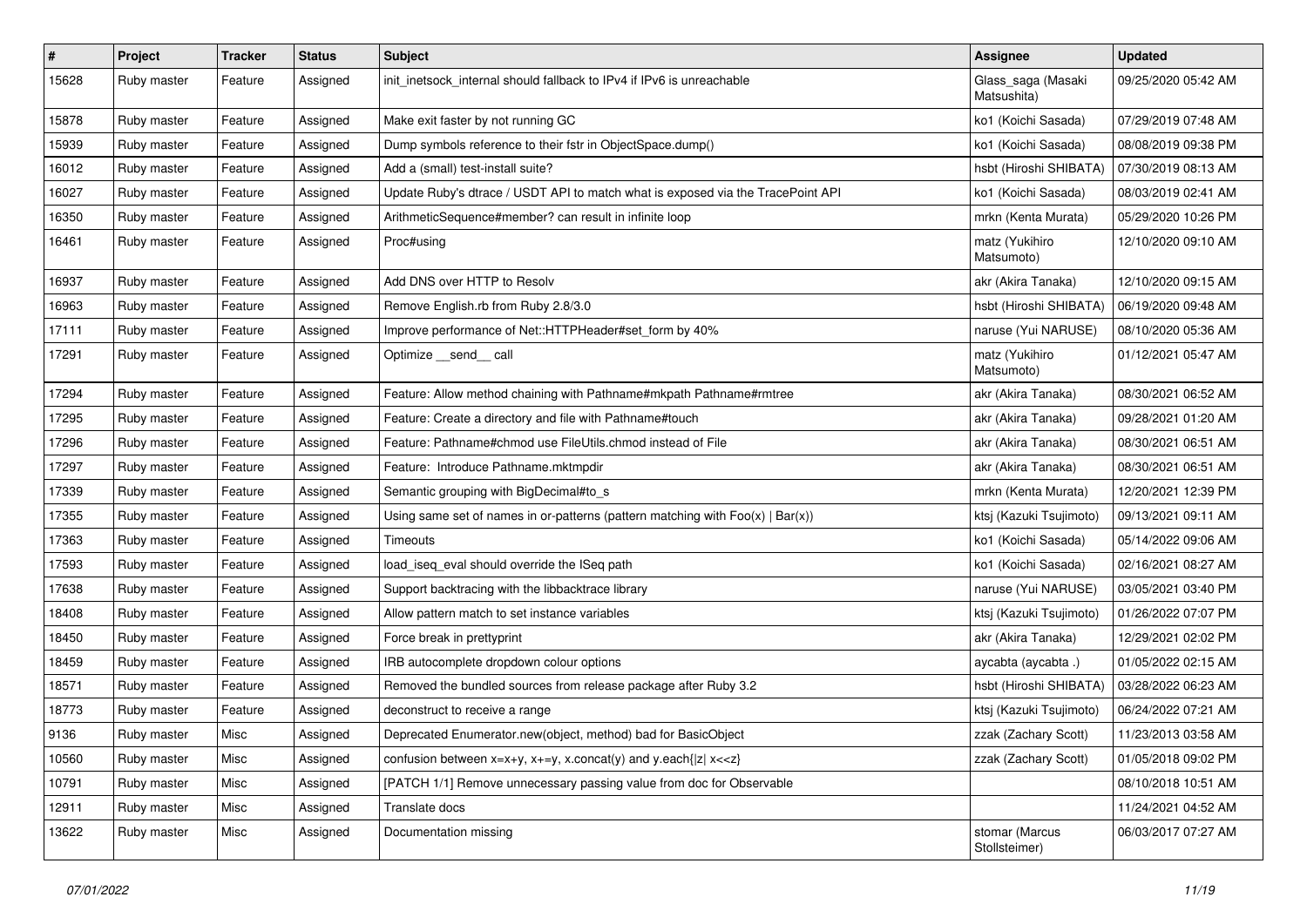| $\vert$ # | Project     | <b>Tracker</b> | <b>Status</b> | <b>Subject</b>                                                                            | <b>Assignee</b>                     | <b>Updated</b>      |
|-----------|-------------|----------------|---------------|-------------------------------------------------------------------------------------------|-------------------------------------|---------------------|
| 14917     | Ruby master | Misc           | Assigned      | Add RDoc documents to tar ball                                                            | aycabta (aycabta .)                 | 07/21/2018 09:29 AM |
| 15487     | Ruby master | Misc           | Assigned      | Clarify default gems maintanance policy                                                   | hsbt (Hiroshi SHIBATA)              | 12/30/2018 08:42 PM |
| 15806     | Ruby master | Misc           | Assigned      | Explicitly initialise encodings on init to remove branches on encoding lookup             | nobu (Nobuyoshi<br>Nakada)          | 08/29/2019 04:29 AM |
| 16025     | Ruby master | Misc           | Assigned      | 'st check for sizeof st index t' declared as array with a negative size (emscripten)      | nobu (Nobuyoshi<br>Nakada)          | 07/30/2019 11:20 AM |
| 16124     | Ruby master | Misc           | Assigned      | Let the transient heap belong to objspace                                                 | ko1 (Koichi Sasada)                 | 11/18/2019 08:48 AM |
| 16512     | Ruby master | Misc           | Assigned      | Improving `www.ruby-lang.org` reference by merging with `rubyreferences.github.io`        | zverok (Victor<br>Shepelev)         | 02/01/2022 12:28 PM |
| 16630     | Ruby master | Misc           | Assigned      | Deprecate pub/ruby/*snapshot* and use pub/ruby/snapshot/* instead                         | matz (Yukihiro<br>Matsumoto)        | 02/27/2020 09:52 AM |
| 16747     | Ruby master | Misc           | Assigned      | Repository reorganization request                                                         | nobu (Nobuyoshi<br>Nakada)          | 05/22/2020 01:30 PM |
| 16805     | Ruby master | Misc           | Assigned      | Coroutine's license is unclear                                                            | ReiOdaira (Rei Odaira)              | 07/01/2021 10:09 PM |
| 17376     | Ruby master | Misc           | Assigned      | Reduce number of GitHub Actions                                                           | shyouhei (Shyouhei<br>Urabe)        | 12/10/2020 11:50 AM |
| 17662     | Ruby master | Misc           | Assigned      | The heredoc pattern used in tests does not syntax highlight correctly in many editors     | nobu (Nobuyoshi<br>Nakada)          | 06/30/2021 12:54 PM |
| 17720     | Ruby master | Misc           | Assigned      | Cirrus CI to check non-x86_64 architecture cases by own machines                          | jaruga (Jun Aruga)                  | 09/26/2021 10:24 AM |
| 18371     | Ruby master | Misc           | Assigned      | Release branches (release information in general)                                         | naruse (Yui NARUSE)                 | 03/23/2022 10:32 PM |
| 4173      | Ruby master | <b>Bug</b>     | Open          | TestProcess#test_wait_and_sigchild DDDDDDDD                                               |                                     | 03/15/2018 08:29 AM |
| 7742      | Ruby master | <b>Bug</b>     | Open          | System encoding (Windows-1258) is not recognized by Ruby to convert back to UTF-8         | duerst (Martin Dürst)               | 12/25/2017 06:15 PM |
| 7840      | Ruby master | <b>Bug</b>     | Open          | -Wdeclaration-after-statement is valid for C/ObjC but not for C++                         | nobu (Nobuyoshi<br>Nakada)          | 06/02/2020 04:41 PM |
| 7892      | Ruby master | Bug            | Open          | MIME encoding bug of NKF.nkf                                                              | naruse (Yui NARUSE)                 | 12/25/2017 06:15 PM |
| 8185      | Ruby master | <b>Bug</b>     | Open          | Thread/fork issue                                                                         |                                     | 12/30/2019 03:00 AM |
| 8444      | Ruby master | Bug            | Open          | Regexp vars \$~ and friends are not thread local                                          | ko1 (Koichi Sasada)                 | 07/30/2019 07:38 AM |
| 9409      | Ruby master | <b>Bug</b>     | Open          | Cygwin I "filesystem" I encoding IIIIIIIIIIII                                             | cruby-cygwin                        | 05/19/2022 08:20 AM |
| 9435      | Ruby master | <b>Bug</b>     | Open          | Kernel.system problem                                                                     |                                     | 12/30/2019 03:00 AM |
| 9507      | Ruby master | <b>Bug</b>     | Open          | Ruby 2.1.0 is broken on ARMv5: tried to create Proc object without a block                | charliesome (Charlie<br>Somerville) | 01/05/2018 09:00 PM |
| 9760      | Ruby master | <b>Bug</b>     | Open          | mkmf does not allow for linking against custom libraries when a system library is present |                                     | 05/24/2016 08:11 AM |
| 10009     | Ruby master | <b>Bug</b>     | Open          | IO operation is 10x slower in multi-thread environment                                    | ko1 (Koichi Sasada)                 | 05/21/2015 07:19 AM |
| 10128     | Ruby master | Bug            | Open          | Quoting problem for arguments of Kernel.system, Kernel.exec on Windows                    | cruby-windows                       | 12/30/2019 03:00 AM |
| 10416     | Ruby master | <b>Bug</b>     | Open          | Create mechanism for updating of Unicode data files downstreams when we want              | nobu (Nobuyoshi<br>Nakada)          | 10/08/2021 06:40 AM |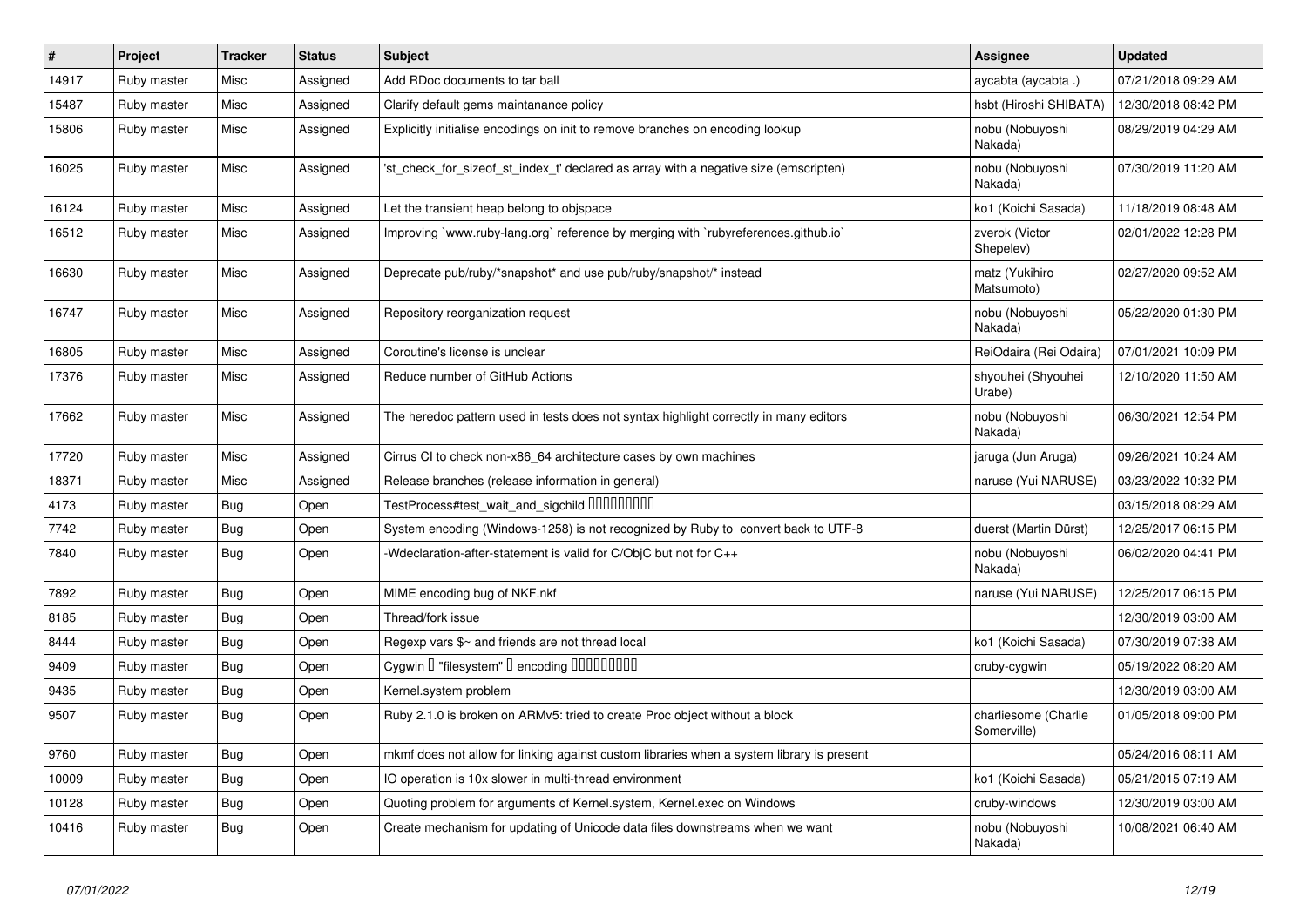| $\sharp$ | Project     | <b>Tracker</b> | <b>Status</b> | Subject                                                                                               | <b>Assignee</b>         | <b>Updated</b>      |
|----------|-------------|----------------|---------------|-------------------------------------------------------------------------------------------------------|-------------------------|---------------------|
| 10436    | Ruby master | Bug            | Open          | ruby -c and ripper inconsistency: m(&nil) {}                                                          |                         | 08/27/2019 12:08 AM |
| 10580    | Ruby master | Bug            | Open          | TestProcess#test_deadlock_by_signal_at_forking fails on ARM                                           | akr (Akira Tanaka)      | 12/30/2019 03:00 AM |
| 11064    | Ruby master | Bug            | Open          | #singleton_methods for objects with special singleton_class returns an empty array                    |                         | 01/31/2022 05:02 AM |
| 11142    | Ruby master | Bug            | Open          | Command line argument parser on windows handles double quotes inconsistently.                         | usa (Usaku<br>NAKAMURA) | 05/12/2015 04:09 PM |
| 11174    | Ruby master | Bug            | Open          | threads memory leak                                                                                   | ko1 (Koichi Sasada)     | 06/17/2019 03:17 PM |
| 11177    | Ruby master | Bug            | Open          | <b>DATADEOFOOOOOOOO</b>                                                                               |                         | 05/25/2015 03:49 AM |
| 11183    | Ruby master | Bug            | Open          | Cumulative error on Complex::   ** 100000000000000000000000000000000                                  |                         | 05/26/2015 08:32 AM |
| 11230    | Ruby master | Bug            | Open          | Should rb_struct_s_members() be public API?                                                           |                         | 04/17/2021 05:06 PM |
| 11438    | Ruby master | Bug            | Open          | native_thread_init_stack() get machine.stack_start unequal to thread's stack start address, x86 win32 | cruby-windows           | 08/13/2015 07:31 AM |
| 11514    | Ruby master | Bug            | Open          | AIX6.1 - Ruby 2.2.3 - Segmentation fault in :byteslice                                                |                         | 09/18/2015 07:39 AM |
| 11582    | Ruby master | Bug            | Open          | On Solaris, Rational#** returns -Infinity for Rational(0) when passed a negative Float                |                         | 10/13/2015 03:12 AM |
| 11808    | Ruby master | Bug            | Open          | Different behavior between Enumerable#grep and Array#grep                                             | ko1 (Koichi Sasada)     | 10/26/2020 04:36 AM |
| 11840    | Ruby master | Bug            | Open          | Error with "make check" on Cygwin                                                                     | cruby-cygwin            | 05/19/2022 08:20 AM |
| 12179    | Ruby master | Bug            | Open          | Build failure due to VPATH expansion                                                                  |                         | 04/14/2016 01:55 AM |
| 12280    | Ruby master | Bug            | Open          | IO.copy stream(IO, IO) fails with "pread() not implemented"                                           |                         | 04/28/2016 05:51 AM |
| 12500    | Ruby master | Bug            | Open          | TestProcess#test_aspawn_too_long_path fails on mips with "argument too big"                           |                         | 12/29/2019 10:38 AM |
| 12689    | Ruby master | Bug            | Open          | Thread isolation of $$~$ and $$$                                                                      |                         | 04/01/2021 08:51 PM |
| 12852    | Ruby master | Bug            | Open          | URI.parse can't handle non-ascii URIs                                                                 | akira (akira yamada)    | 12/12/2016 06:39 PM |
| 13151    | Ruby master | Bug            | Open          | File.writable? doesn't report correctly if a directory is writable on Windows.                        |                         | 01/23/2017 05:46 PM |
| 13164    | Ruby master | Bug            | Open          | A second `SystemStackError` exception results in `Segmentation fault (core dumped)`                   |                         | 04/14/2017 01:05 PM |
| 13485    | Ruby master | Bug            | Open          | MinGW TestEnumerable#test_callcc SEGV info                                                            |                         | 04/19/2017 04:17 PM |
| 13500    | Ruby master | Bug            | Open          | MinGW TestArity#test_proc_err_mess stops testing                                                      |                         | 04/26/2017 03:27 PM |
| 13542    | Ruby master | Bug            | Open          | MinGW trunk Builds - Summary of Issues                                                                |                         | 05/19/2017 07:04 PM |
| 13571    | Ruby master | <b>Bug</b>     | Open          | Script arguments, encoding, windows / MinGW                                                           |                         | 11/12/2017 10:53 PM |
| 13644    | Ruby master | Bug            | Open          | Windows - Setting Time.now                                                                            |                         | 06/11/2017 03:43 AM |
| 14049    | Ruby master | Bug            | Open          | SEGV svn 60401 require relative                                                                       |                         | 10/26/2017 05:25 PM |
| 14064    | Ruby master | <b>Bug</b>     | Open          | test-all with and without -j - incorrect assertions and missing test methods                          |                         | 11/03/2017 10:54 PM |
| 14083    | Ruby master | Bug            | Open          | Refinement in block calling incorrect method                                                          |                         | 11/05/2017 07:36 PM |
| 14364    | Ruby master | <b>Bug</b>     | Open          | Regexp last match variable in procs                                                                   |                         | 09/14/2018 05:28 AM |
| 14387    | Ruby master | <b>Bug</b>     | Open          | Ruby 2.5 <sup>D</sup> Alpine Linux 000000000000 SystemStackError 00000                                |                         | 04/21/2020 03:13 PM |
| 14418    | Ruby master | Bug            | Open          | ruby 2.5 slow regexp execution                                                                        |                         | 12/29/2019 10:34 AM |
| 14422    | Ruby master | <b>Bug</b>     | Open          | Ruby configuration options should not be reused for gem builds                                        |                         | 03/05/2018 03:32 PM |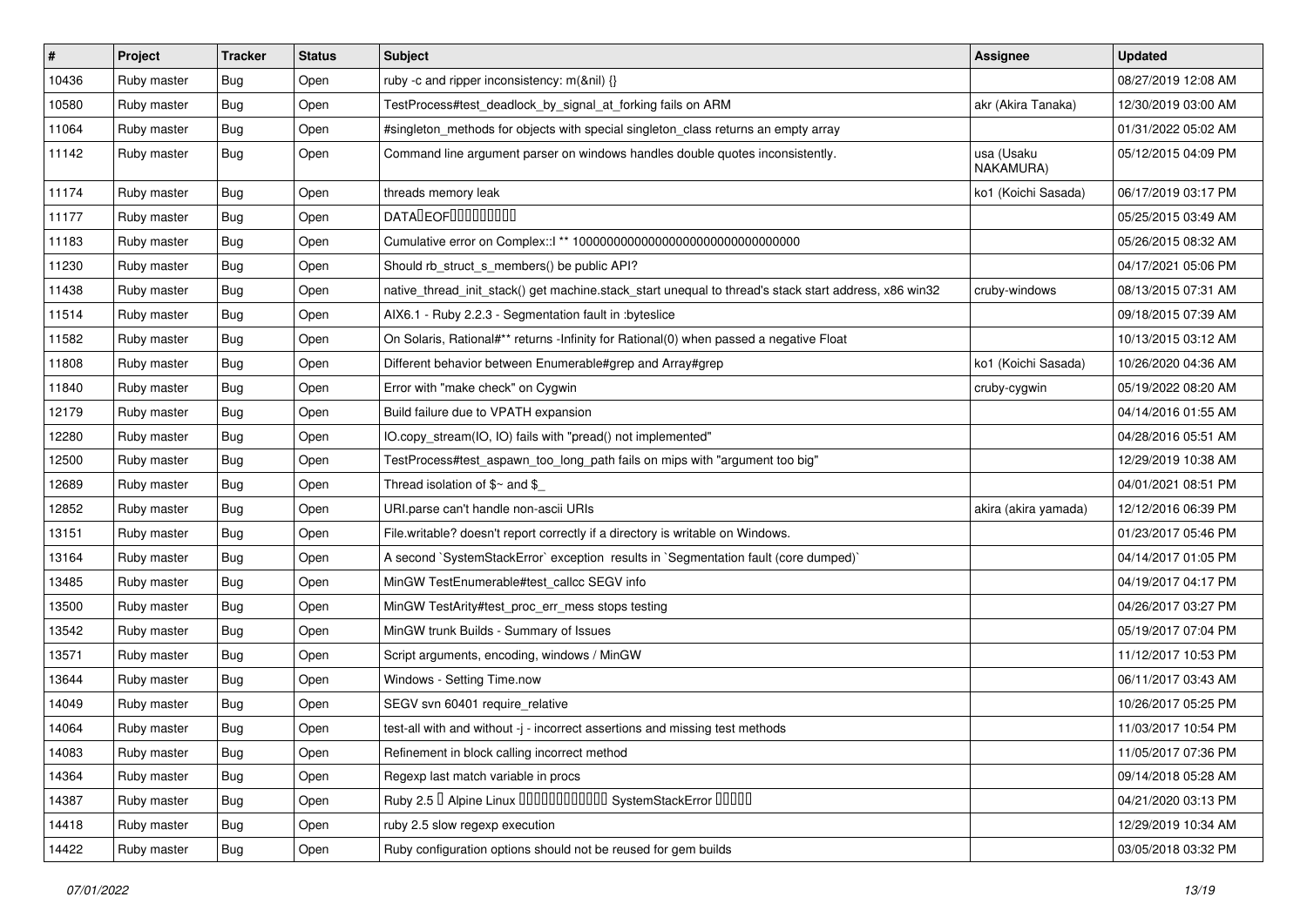| $\vert$ # | Project     | <b>Tracker</b> | <b>Status</b> | <b>Subject</b>                                                                                                                                        | <b>Assignee</b>              | <b>Updated</b>      |
|-----------|-------------|----------------|---------------|-------------------------------------------------------------------------------------------------------------------------------------------------------|------------------------------|---------------------|
| 14474     | Ruby master | Bug            | Open          | skip "TestException#test thread signal location" as known bug                                                                                         |                              | 12/10/2018 07:09 AM |
| 14480     | Ruby master | <b>Bug</b>     | Open          | miniruby crashing when compiled with -O2 or -O1 on aarch64                                                                                            |                              | 02/23/2021 10:35 AM |
| 14582     | Ruby master | <b>Bug</b>     | Open          | Unable to use `method _entry` and `method_return` tracing probes since 2.5                                                                            |                              | 06/18/2021 06:08 PM |
| 14640     | Ruby master | Bug            | Open          | [win32] File.realpath treats a relative path with a drive letter as an absolute path.                                                                 | cruby-windows                | 12/10/2018 07:09 AM |
| 14681     | Ruby master | <b>Bug</b>     | Open          | `syswrite': stream closed in another thread (IOError)                                                                                                 |                              | 04/22/2018 12:12 AM |
| 14761     | Ruby master | <b>Bug</b>     | Open          | TestThread#test_join_limits hangs up on Solaris 10 with gcc                                                                                           |                              | 05/16/2018 05:23 AM |
| 14826     | Ruby master | Bug            | Open          | make: *** [.ext/include/sparc-solaris2.10/rb_mjit_min_header-2.6.0.h] Error 1 on Solaris 10 with very old<br>gcc3                                     |                              | 06/05/2018 02:02 PM |
| 14838     | Ruby master | <b>Bug</b>     | Open          | RegexpError with double "s" in look-behind assertion in case-insensitive unicode regexp                                                               |                              | 06/09/2018 04:04 PM |
| 14906     | Ruby master | Bug            | Open          | MinGW failure - TestlO#test_copy_stream_no_busy_wait                                                                                                  |                              | 07/12/2018 03:52 AM |
| 14957     | Ruby master | Bug            | Open          | MinGW, gcc 8.2.0, bootstraptest test_thread.rb - failure ?                                                                                            |                              | 08/03/2018 02:46 PM |
| 14971     | Ruby master | Bug            | Open          | error: implicit declaration of function 'rb_vm_call0                                                                                                  | nobu (Nobuyoshi<br>Nakada)   | 09/06/2018 03:53 AM |
| 15072     | Ruby master | Bug            | Open          | thread.c:4356:5: error: implicit declaration of function 'ubf_list_atfork'                                                                            | normalperson (Eric<br>Wong)  | 09/20/2018 03:32 AM |
| 15097     | Ruby master | Bug            | Open          | Gem install fails on Ruby 2.5.1 with Cygwin (get_dns_server_list undefined)                                                                           | cruby-cygwin                 | 05/19/2022 08:20 AM |
| 15247     | Ruby master | Bug            | Open          | Windows - TEMP folder, non 8.3 & drive, fails & errors in test-all (ruby & rdoc)                                                                      |                              | 10/23/2018 05:02 PM |
| 15263     | Ruby master | <b>Bug</b>     | Open          | [PATCH] vm_trace.c (postponed_job_register): only hit main thread                                                                                     | ko1 (Koichi Sasada)          | 10/27/2018 11:35 PM |
| 15310     | Ruby master | Bug            | Open          | [PATCH] thread pthread.c: close race from UBF TIMER and non-GVL-releasing thread                                                                      |                              | 11/20/2018 12:50 AM |
| 15315     | Ruby master | Bug            | Open          | ec switch can still lose interrupts                                                                                                                   | ko1 (Koichi Sasada)          | 11/20/2018 09:32 AM |
| 15334     | Ruby master | <b>Bug</b>     | Open          | child_info_fork::abort: address space needed by 'emoji_iso2022_kddi.so' on cygwin                                                                     | cruby-cygwin                 | 05/19/2022 08:20 AM |
| 15367     | Ruby master | <b>Bug</b>     | Open          | IO.select is not resumed when io-object gets closed                                                                                                   |                              | 12/03/2018 10:22 AM |
| 15386     | Ruby master | Bug            | Open          | [PATCH] io.c (rb io check char readable): do not io fflush buffered sockets                                                                           |                              | 12/06/2018 11:38 AM |
| 15423     | Ruby master | Bug            | Open          | fork leapfrog leaks memory on FreeBSD 11.2                                                                                                            |                              | 12/16/2018 02:28 PM |
| 15428     | Ruby master | <b>Bug</b>     | Open          | Refactor Proc#>> and #<<                                                                                                                              |                              | 08/20/2021 06:31 PM |
| 15438     | Ruby master | Bug            | Open          | Threads can't switch faster than TIME QUANTUM (NSEC USEC MSEC)                                                                                        |                              | 03/25/2019 08:53 PM |
| 15598     | Ruby master | <b>Bug</b>     | Open          | Deadlock on mutual reference of autoloaded constants                                                                                                  |                              | 03/20/2019 10:58 AM |
| 15599     | Ruby master | <b>Bug</b>     | Open          | Mixing autoload and require causes deadlock and incomplete definition.                                                                                |                              | 02/12/2019 01:40 PM |
| 15764     | Ruby master | Bug            | Open          | Whitespace and control characters should not be permitted in tokens                                                                                   | matz (Yukihiro<br>Matsumoto) | 04/22/2019 07:48 AM |
| 15993     | Ruby master | <b>Bug</b>     | Open          | 'require' doesn't work if there are Cyrillic chars in the path to Ruby dir                                                                            |                              | 07/09/2021 04:08 PM |
| 16145     | Ruby master | Bug            | Open          | regexp match error if mixing /i, character classes, and utf8                                                                                          |                              | 09/06/2019 05:52 AM |
| 16158     | Ruby master | Bug            | Open          | "st" Character Sequence In Regex Look-Behind Causes Illegal Pattern Error When Combined With<br>POSIX Bracket Expressions And Case Insensitivity Flag |                              | 09/17/2019 09:37 AM |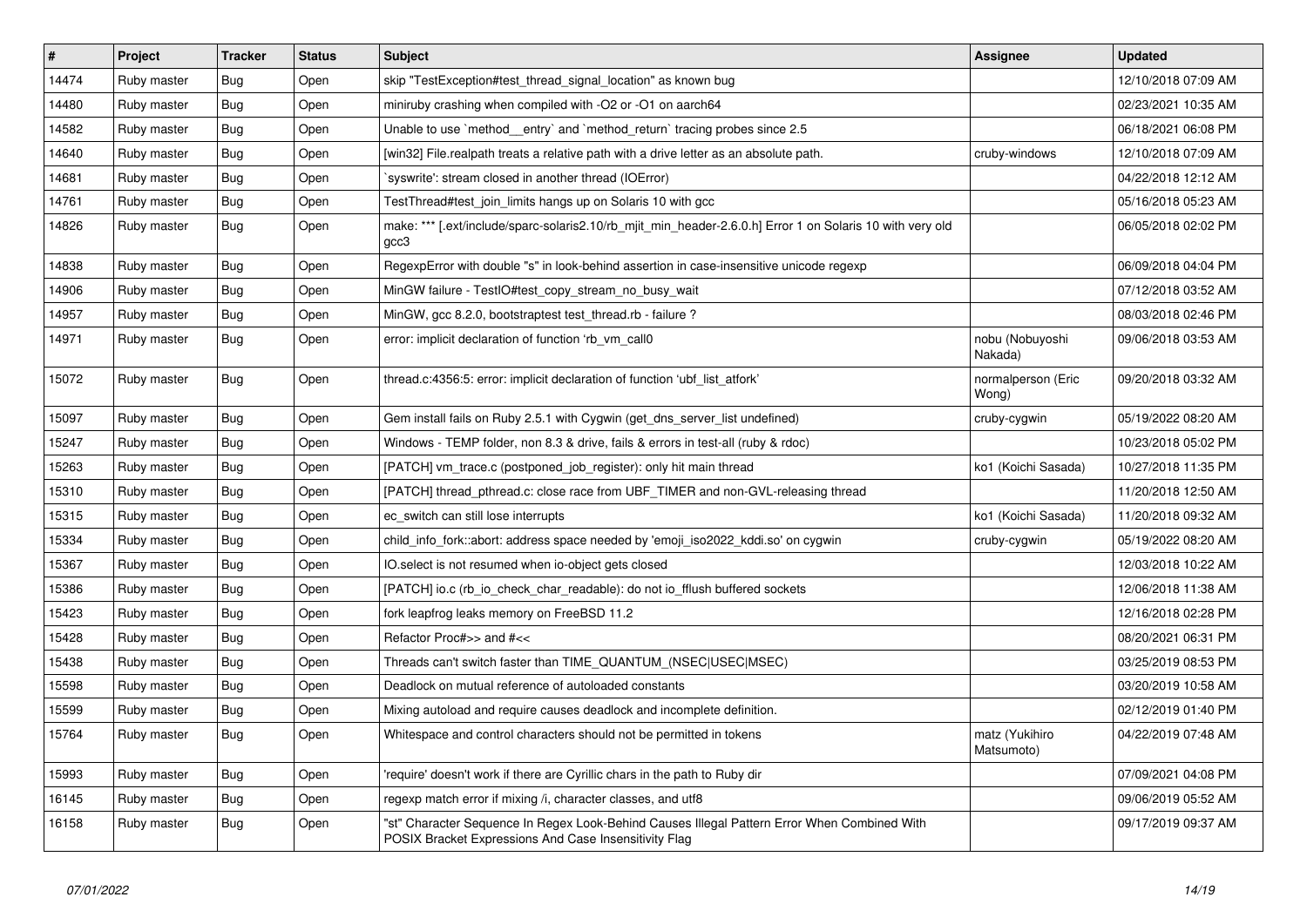| $\#$  | Project     | <b>Tracker</b> | <b>Status</b> | <b>Subject</b>                                                                                                                    | <b>Assignee</b>               | <b>Updated</b>      |
|-------|-------------|----------------|---------------|-----------------------------------------------------------------------------------------------------------------------------------|-------------------------------|---------------------|
| 16185 | Ruby master | <b>Bug</b>     | Open          | basictest failure on AIX 6.1 for 64bit build                                                                                      | kanemoto (Yutaka<br>Kanemoto) | 10/15/2019 12:05 AM |
| 16265 | Ruby master | Bug            | Open          | Test (spec) failure using current MSYS2 tools, related to -fstack-protector and possibly<br>D_FORTIFY_SOURCE=2                    |                               | 12/03/2019 03:09 PM |
| 16288 | Ruby master | Bug            | Open          | Segmentation fault with finalizers, threads                                                                                       |                               | 12/19/2019 07:46 PM |
| 16492 | Ruby master | Bug            | Open          | TestBugReporter#test_bug_reporter_add test failures                                                                               | jaruga (Jun Aruga)            | 08/24/2021 01:12 PM |
| 16493 | Ruby master | <b>Bug</b>     | Open          | TestThreadQueue#test_thr_kill is flaky on AArch64                                                                                 |                               | 01/09/2020 09:39 AM |
| 16810 | Ruby master | Bug            | Open          | ruby segfaults on s390x with musl libc                                                                                            |                               | 03/05/2021 01:38 AM |
| 16820 | Ruby master | <b>Bug</b>     | Open          | LEGAL is out of sync                                                                                                              |                               | 08/19/2020 11:08 AM |
| 16829 | Ruby master | <b>Bug</b>     | Open          | Exceptions raised from within an enumerated method lose part of their stacktrace                                                  |                               | 05/20/2022 07:25 PM |
| 16905 | Ruby master | Bug            | Open          | Ruby required to build Ruby on Haiku?                                                                                             |                               | 05/24/2020 08:08 AM |
| 16920 | Ruby master | <b>Bug</b>     | Open          | TestThread#test_signal_at_join fails on aarch64                                                                                   |                               | 12/07/2021 02:17 PM |
| 16927 | Ruby master | Bug            | Open          | String#tr won't return the expected result for some sign with diacritics                                                          |                               | 06/01/2020 05:24 AM |
| 16959 | Ruby master | Bug            | Open          | Weakmap has specs and third-party usage despite being a private API                                                               |                               | 06/13/2020 08:54 PM |
| 16997 | Ruby master | Bug            | Open          | IO#gets converts some \r\n to \n with universal_newline: false                                                                    |                               | 08/26/2020 05:20 PM |
| 17037 | Ruby master | Bug            | Open          | rounding of Rational#to_f                                                                                                         |                               | 08/26/2020 03:54 AM |
| 17142 | Ruby master | <b>Bug</b>     | Open          | Ruby fails to build in AIX                                                                                                        |                               | 03/20/2021 07:08 AM |
| 17146 | Ruby master | Bug            | Open          | Queue operations are allowed after it is frozen                                                                                   |                               | 10/20/2021 08:32 PM |
| 17159 | Ruby master | <b>Bug</b>     | Open          | extend 'define_method' for Ractor                                                                                                 |                               | 10/29/2020 04:06 PM |
| 17180 | Ruby master | Bug            | Open          | Ractor and constant referencing                                                                                                   |                               | 09/20/2020 05:43 PM |
| 17263 | Ruby master | <b>Bug</b>     | Open          | Fiber context switch degrades with number of fibers, limit on number of fibers                                                    |                               | 01/31/2022 02:47 PM |
| 17337 | Ruby master | <b>Bug</b>     | Open          | Don't embed Ruby build-time configuration in Ruby                                                                                 |                               | 12/21/2020 04:17 PM |
| 17354 | Ruby master | <b>Bug</b>     | Open          | Module#const_source_location is misleading for constants awaiting autoload                                                        |                               | 03/26/2021 05:56 PM |
| 17359 | Ruby master | Bug            | Open          | Ractor copy mode is not Ractor-safe                                                                                               | ko1 (Koichi Sasada)           | 12/02/2020 05:42 PM |
| 17373 | Ruby master | <b>Bug</b>     | Open          | Ruby 3.0 is slower at Discourse bench than Ruby 2.7                                                                               |                               | 01/04/2021 06:47 AM |
| 17383 | Ruby master | Bug            | Open          | 3.0 recursion memory speed issues                                                                                                 |                               | 12/09/2020 05:41 PM |
| 17400 | Ruby master | <b>Bug</b>     | Open          | Incorrect character downcase for Greek Sigma                                                                                      | duerst (Martin Dürst)         | 12/17/2020 06:56 AM |
| 17420 | Ruby master | Bug            | Open          | Unsafe mutation of \$" when doing non-RubyGems require in Ractor                                                                  | ko1 (Koichi Sasada)           | 01/07/2021 01:23 PM |
| 17506 | Ruby master | Bug            | Open          | Ractor isolation broken by ThreadGroup                                                                                            |                               | 01/03/2021 08:05 PM |
| 17513 | Ruby master | Bug            | Open          | Methods of shareable objects and UnboundMethods should be shareable                                                               | ko1 (Koichi Sasada)           | 01/06/2021 08:53 PM |
| 17531 | Ruby master | <b>Bug</b>     | Open          | did_you_mean` not Ractor friendly                                                                                                 | ko1 (Koichi Sasada)           | 01/29/2021 08:48 AM |
| 17543 | Ruby master | <b>Bug</b>     | Open          | Ractor isolation broken by `self` in shareable proc                                                                               | ko1 (Koichi Sasada)           | 01/29/2021 03:06 PM |
| 17617 | Ruby master | Bug            | Open          | When a Ractor's incoming port is closed, Ractor.receive_if does not raise Ractor::ClosedError, but<br>instead blocks indefinitely | ko1 (Koichi Sasada)           | 09/14/2021 01:40 AM |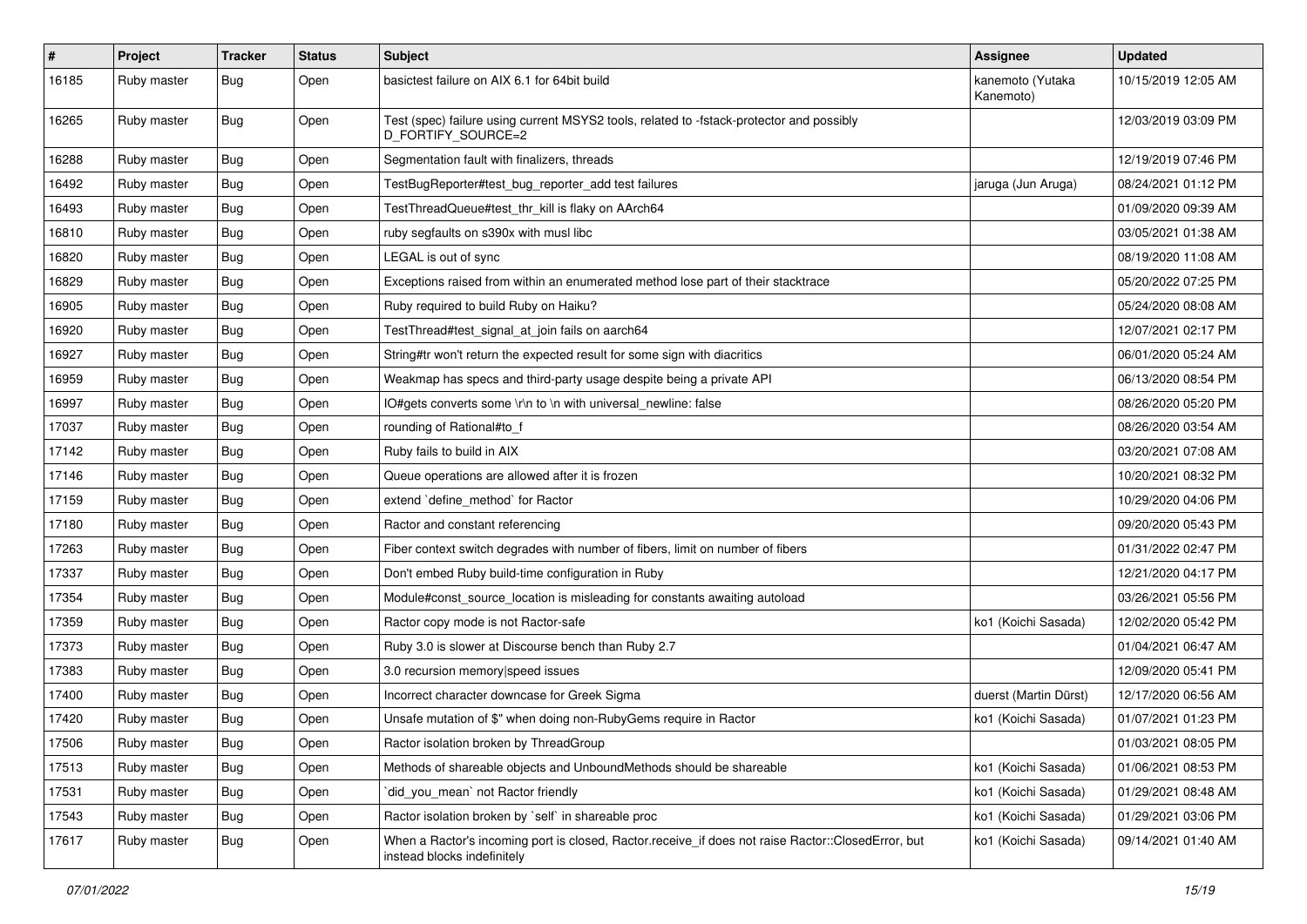| #     | Project     | <b>Tracker</b> | <b>Status</b> | Subject                                                                                                                    | <b>Assignee</b>               | <b>Updated</b>      |
|-------|-------------|----------------|---------------|----------------------------------------------------------------------------------------------------------------------------|-------------------------------|---------------------|
| 17624 | Ruby master | Bug            | Open          | Ractor.receive is not thread-safe                                                                                          | ko1 (Koichi Sasada)           | 09/14/2021 01:40 AM |
| 17646 | Ruby master | <b>Bug</b>     | Open          | Check for `__builtin_mul_overflow` with `long long` arguments                                                              |                               | 02/19/2021 06:19 PM |
| 17667 | Ruby master | Bug            | Open          | Module#name needs synchronization                                                                                          | ko1 (Koichi Sasada)           | 03/02/2021 07:31 AM |
| 17680 | Ruby master | Bug            | Open          | tab completion no longer works on irb3.0                                                                                   |                               | 03/13/2021 08:06 AM |
| 17722 | Ruby master | Bug            | Open          | define_method with shareable results in "defined in a different Ractor"                                                    |                               | 08/24/2021 12:03 PM |
| 17774 | Ruby master | Bug            | Open          | Quantified empty group causes regex to fail                                                                                |                               | 10/13/2021 04:43 PM |
| 17792 | Ruby master | Bug            | Open          | make notes and make test fail with Ruby3.0.1p64 RaspberryPI 4B Ubuntu 20.10 ARM64                                          |                               | 05/23/2021 08:23 PM |
| 17799 | Ruby master | Bug            | Open          | Seg fault in rb class clear method cache                                                                                   |                               | 12/09/2021 05:39 AM |
| 17817 | Ruby master | Bug            | Open          | --jit outputs ./tmp/_ruby_mjit_*.h: No such file or directory on with TMP                                                  |                               | 04/22/2021 11:57 AM |
| 17878 | Ruby master | Bug            | Open          | bootstraptest/test_ractor.rb:224 a random failing test with "The outgoing-port is already closed<br>(Ractor::ClosedError)" |                               | 09/13/2021 01:10 PM |
| 17925 | Ruby master | Bug            | Open          | Pattern matching syntax using semicolon one-line                                                                           |                               | 06/04/2021 03:08 PM |
| 17926 | Ruby master | Bug            | Open          | spec/ruby/core/file/atime_spec.rb: a random failing test on Travis ppc64le                                                 |                               | 06/02/2021 04:35 PM |
| 17931 | Ruby master | Bug            | Open          | Compile fails setup option nodynamic                                                                                       |                               | 07/07/2021 08:51 AM |
| 17989 | Ruby master | <b>Bug</b>     | Open          | Case insensitive Regexps do not handle characters with overlapping case foldings                                           |                               | 06/15/2021 11:43 AM |
| 17990 | Ruby master | Bug            | Open          | Inconsistent behavior of Regexp quantifiers over characters with complex case foldings                                     |                               | 06/15/2021 11:59 AM |
| 17995 | Ruby master | Bug            | Open          | Slow down when mjit and Ractor are being used at same time                                                                 | k0kubun (Takashi<br>Kokubun)  | 06/11/2022 04:02 AM |
| 17996 | Ruby master | Bug            | Open          | Cygwin: thread $+$ pipe behavior since Ruby 2.6                                                                            | cruby-cygwin                  | 05/19/2022 08:20 AM |
| 17999 | Ruby master | Bug            | Open          | TestMethod#test_zsuper intermittent timeout error on raspbian10-aarch64 CI                                                 |                               | 06/18/2021 01:33 AM |
| 18002 | Ruby master | Bug            | Open          | s390x: Tests failing without LC_ALL env                                                                                    | jaruga (Jun Aruga)            | 07/12/2021 04:30 PM |
| 18009 | Ruby master | Bug            | Open          | Regexps \w and \W with /i option and /u option produce inconsistent results under nested negation and<br>intersection      |                               | 06/28/2021 09:09 AM |
| 18010 | Ruby master | Bug            | Open          | Character class with single character gets case-folded with following string                                               |                               | 06/28/2021 09:30 AM |
| 18012 | Ruby master | Bug            | Open          | Case-insensitive character classes can only match multiple code points when top-level character class is<br>not negated    |                               | 06/29/2021 08:35 AM |
| 18013 | Ruby master | Bug            | Open          | Unexpected results when mxiing negated character classes and case-folding                                                  |                               | 06/29/2021 12:05 PM |
| 18036 | Ruby master | Bug            | Open          | Pthread fibers become invalid on fork - different from normal fibers.                                                      | ioquatix (Samuel<br>Williams) | 08/19/2021 07:05 AM |
| 18058 | Ruby master | <b>Bug</b>     | Open          | 3.1.0-dev with MJIT enabled Zlib::BufError during `gem install`                                                            | k0kubun (Takashi<br>Kokubun)  | 08/02/2021 08:31 PM |
| 18061 | Ruby master | <b>Bug</b>     | Open          | Execshield test: libruby.so.N.N.N: FAIL: property-note test because no .note.gnu.property section found                    |                               | 06/22/2022 07:58 AM |
| 18073 | Ruby master | <b>Bug</b>     | Open          | test/ruby/test_jit.rb: "error: invalid use of '__builtin_va_arg_pack ()" on Ruby 2.7.4 on gcc 4.8.5                        |                               | 12/03/2021 03:04 PM |
| 18080 | Ruby master | Bug            | Open          | Syntax error on one-line pattern matching                                                                                  |                               | 08/18/2021 12:38 AM |
| 18119 | Ruby master | <b>Bug</b>     | Open          | Ractor crashes when instantiating classes                                                                                  | ko1 (Koichi Sasada)           | 09/14/2021 01:42 AM |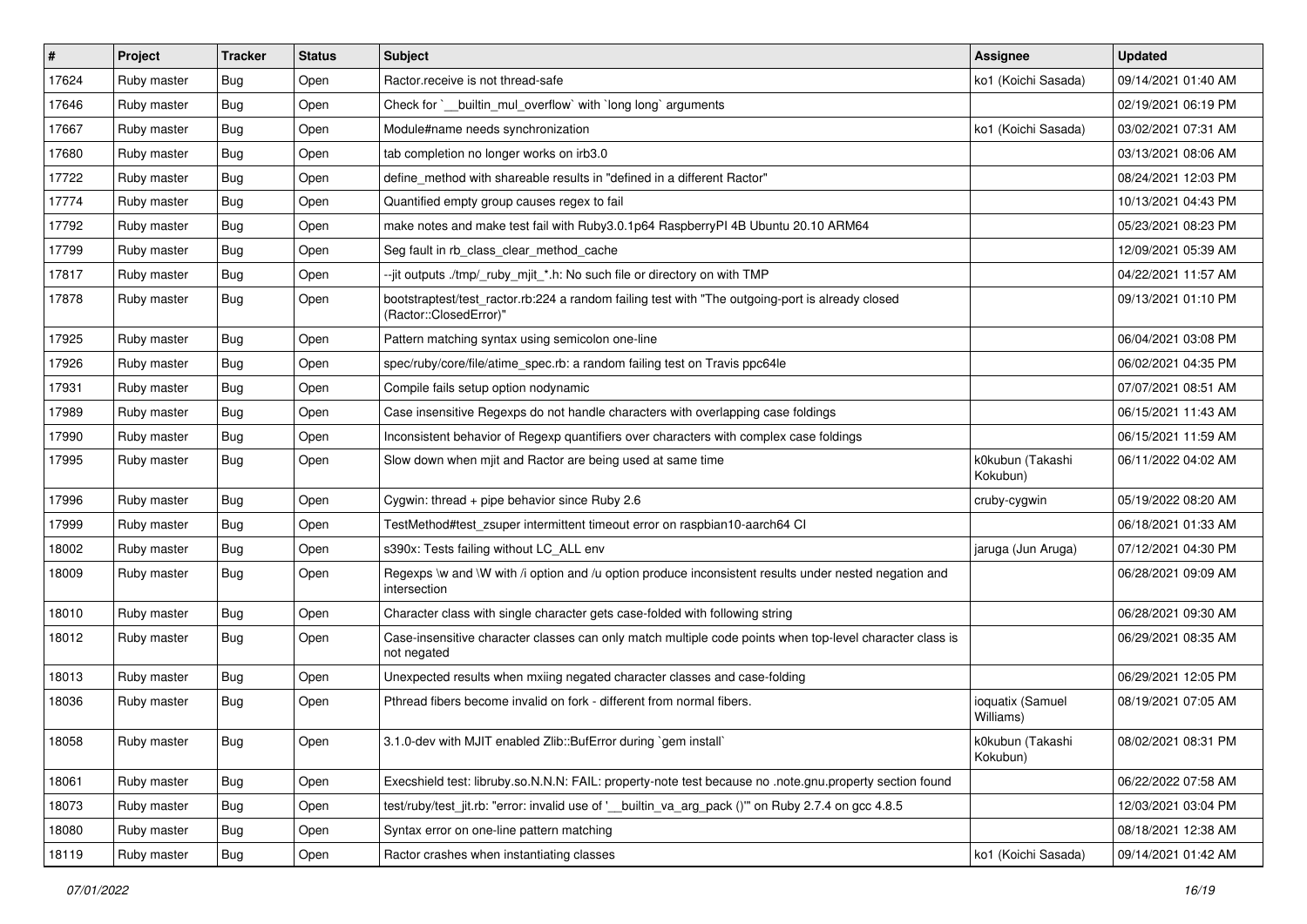| #     | Project     | <b>Tracker</b> | <b>Status</b> | Subject                                                                                                 | <b>Assignee</b>              | <b>Updated</b>      |
|-------|-------------|----------------|---------------|---------------------------------------------------------------------------------------------------------|------------------------------|---------------------|
| 18129 | Ruby master | <b>Bug</b>     | Open          | Ractor-incompatible global variables can be accessed through alias                                      |                              | 08/23/2021 10:08 PM |
| 18131 | Ruby master | <b>Bug</b>     | Open          | addr2line.c: Some inlined functions mistakenly shown                                                    |                              | 08/24/2021 07:59 PM |
| 18132 | Ruby master | <b>Bug</b>     | Open          | TODO: fix ccan/list thread safety                                                                       |                              | 01/02/2022 08:22 AM |
| 18144 | Ruby master | Bug            | Open          | Timeout not working while regular expression match is running                                           |                              | 09/02/2021 07:08 AM |
| 18152 | Ruby master | <b>Bug</b>     | Open          | Fix theoretical bug with signals + qsort                                                                |                              | 09/08/2021 03:38 PM |
| 18186 | Ruby master | Bug            | Open          | SEGV with system command - MinGW?                                                                       |                              | 09/22/2021 03:20 PM |
| 18247 | Ruby master | <b>Bug</b>     | Open          | weird results for `Array#slice` or `Array#[]` with argument of type `Enumerator::ArithmeticSequence`    |                              | 03/30/2022 11:05 PM |
| 18255 | Ruby master | Bug            | Open          | ioctl zeroes the last buffer byte                                                                       |                              | 10/25/2021 08:13 AM |
| 18257 | Ruby master | Bug            | Open          | rb_mRubyVMFrozenCore is broken by GC run                                                                |                              | 02/10/2022 12:36 PM |
| 18258 | Ruby master | <b>Bug</b>     | Open          | Ractor.shareable? can be slow and mutates internal object flags.                                        | ko1 (Koichi Sasada)          | 10/21/2021 08:58 AM |
| 18269 | Ruby master | Bug            | Open          | trace_opt_not and trace_opt_regexpmatch2 insns are indistinguishable                                    |                              | 11/12/2021 07:44 AM |
| 18277 | Ruby master | Bug            | Open          | buffer error (Zlib::BufError) in Zlib::Deflate#deflate when using MJIT                                  | k0kubun (Takashi<br>Kokubun) | 01/05/2022 03:04 PM |
| 18281 | Ruby master | <b>Bug</b>     | Open          | Ruby 3.1.0: gem uninstall -alx fails to uninstall debug                                                 |                              | 06/16/2022 01:08 AM |
| 18286 | Ruby master | <b>Bug</b>     | Open          | Universal arm64/x86_84 binary built on an x86_64 machine segfaults/is killed on arm64                   |                              | 05/26/2022 09:45 PM |
| 18338 | Ruby master | <b>Bug</b>     | Open          | Encoding.default_external = Encoding::UTF_16BE may add a wrongly-encoded string to<br>\$LOADED_FEATURES |                              | 11/15/2021 07:32 AM |
| 18359 | Ruby master | <b>Bug</b>     | Open          | [Windows MinGW] warning Please include winsock2.h before windows.h                                      |                              | 11/23/2021 05:07 PM |
| 18379 | Ruby master | Bug            | Open          | [CI] Windows mingw/ucrt - test-all timeout failures                                                     |                              | 12/02/2021 02:23 AM |
| 18380 | Ruby master | Bug            | Open          | TestAddressResolve#test_socket_getnameinfo_domain_blocking test failures                                |                              | 12/21/2021 04:22 PM |
| 18393 | Ruby master | <b>Bug</b>     | Open          | TestReadline#test_interrupt_in_other_thread fails on armv7hl                                            |                              | 12/07/2021 02:03 PM |
| 18396 | Ruby master | Bug            | Open          | An unexpected "hash value omission" syntax error when without parentheses call expr follows             |                              | 03/29/2022 09:58 PM |
| 18412 | Ruby master | Bug            | Open          | Segfault in test ractor.rb                                                                              |                              | 12/17/2021 04:23 AM |
| 18413 | Ruby master | <b>Bug</b>     | Open          | Segfault in `ripper/lexer.rb`                                                                           |                              | 12/17/2021 04:49 PM |
| 18429 | Ruby master | <b>Bug</b>     | Open          | Configure ruby-3.0.3 on Solaris 10 Unknown keyword 'URL' in './ruby.tmp.pc'                             |                              | 01/18/2022 09:15 PM |
| 18435 | Ruby master | Bug            | Open          | Calling `protected` on ancestor method changes result of `instance_methods(false)`                      |                              | 06/09/2022 10:23 AM |
| 18444 | Ruby master | Bug            | Open          | Trapped TSTP causes a locking deadlock in 3.0.3 onward                                                  |                              | 05/26/2022 10:29 PM |
| 18454 | Ruby master | Bug            | Open          | YJIT slowing down key Discourse benchmarks                                                              |                              | 01/04/2022 08:45 AM |
| 18455 | Ruby master | <b>Bug</b>     | Open          | IO#close` has poor performance and difficult to understand semantics.                                   |                              | 04/04/2022 02:02 AM |
| 18456 | Ruby master | <b>Bug</b>     | Open          | rdoc non-determinism: module includes can be added once or twice to generated .ri                       |                              | 01/01/2022 11:16 PM |
| 18457 | Ruby master | <b>Bug</b>     | Open          | ruby 2.7.5 fiddle/types.rb use uint32_t but fiddle/cparser.rb lacks uint32_t                            |                              | 01/03/2022 01:00 PM |
| 18472 | Ruby master | Bug            | Open          | rb w32 map errno is not found on Ruby-3.1.0                                                             |                              | 01/13/2022 09:59 AM |
| 18473 | Ruby master | <b>Bug</b>     | Open          | Raw data in Socket::Option#inspect on Amazon Linux 2                                                    |                              | 01/11/2022 02:13 PM |
| 18476 | Ruby master | <b>Bug</b>     | Open          | Call to require stuck forever after receiving EAGAIN on writev when running with zeus                   |                              | 02/28/2022 02:55 PM |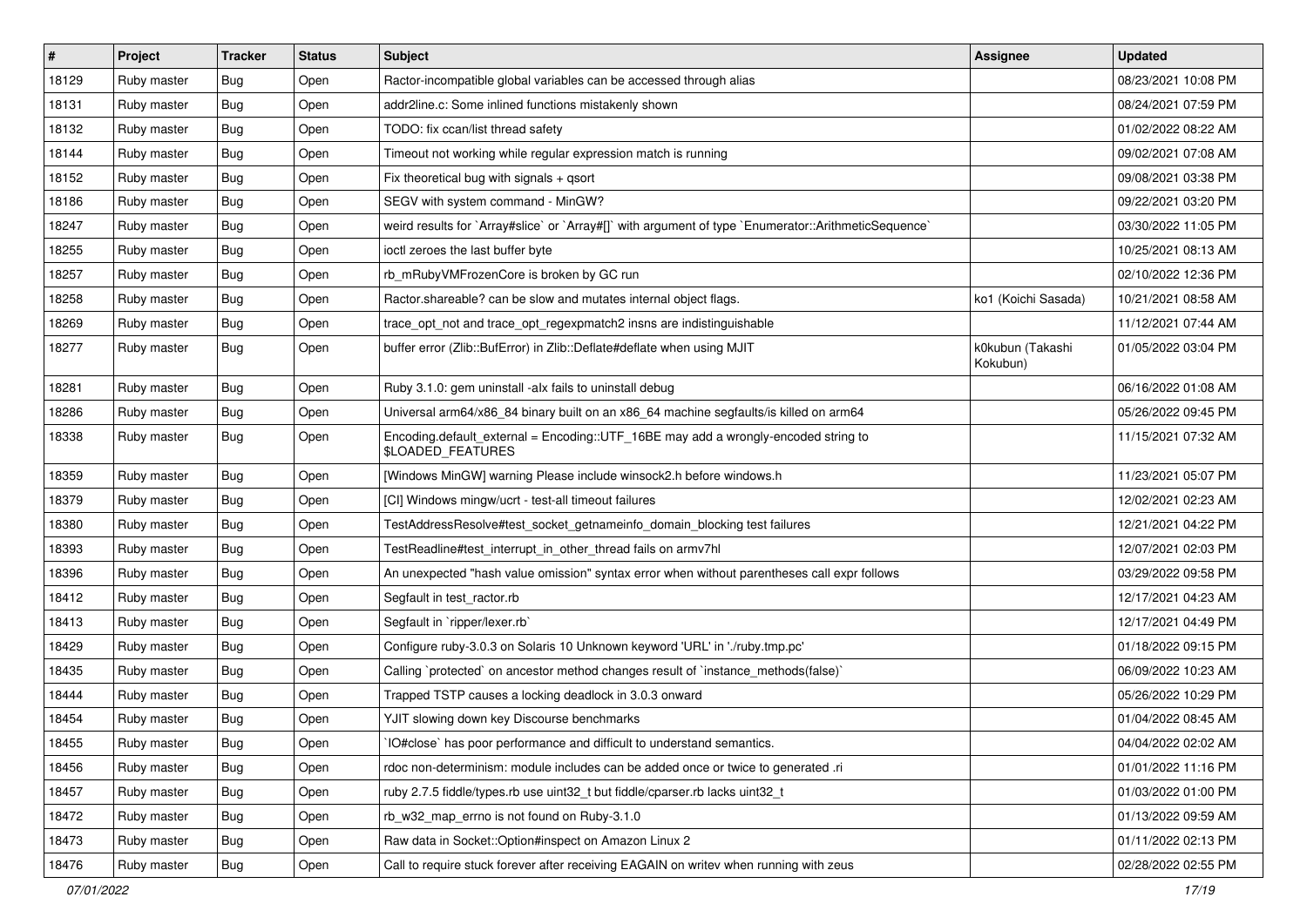| $\pmb{\#}$ | Project     | <b>Tracker</b> | <b>Status</b> | Subject                                                                                                                 | <b>Assignee</b>               | <b>Updated</b>      |
|------------|-------------|----------------|---------------|-------------------------------------------------------------------------------------------------------------------------|-------------------------------|---------------------|
| 18492      | Ruby master | <b>Bug</b>     | Open          | 'rb_rescue2' inside 'rb_protect' segfaults on Windows                                                                   |                               | 01/14/2022 03:17 PM |
| 18506      | Ruby master | Bug            | Open          | make and make install rebuild items every time unnecessarily - sometimes causing races in parallel<br>installs          |                               | 01/21/2022 01:46 PM |
| 18507      | Ruby master | <b>Bug</b>     | Open          | Incorrect target_os detection in configure script                                                                       |                               | 01/25/2022 08:57 AM |
| 18510      | Ruby master | Bug            | Open          | Unexpected waiting for console when starting ruby on windows                                                            |                               | 01/23/2022 02:53 PM |
| 18518      | Ruby master | <b>Bug</b>     | Open          | NoMemoryError + [FATAL] failed to allocate memory for twice 1 << large                                                  |                               | 01/28/2022 01:40 PM |
| 18553      | Ruby master | <b>Bug</b>     | Open          | Memory leak on compiling method call with kwargs                                                                        | ko1 (Koichi Sasada)           | 03/23/2022 09:34 PM |
| 18567      | Ruby master | <b>Bug</b>     | Open          | Depending on default gems in stdlib gems when not needed considered harmful                                             | hsbt (Hiroshi SHIBATA)        | 04/21/2022 04:45 PM |
| 18580      | Ruby master | Bug            | Open          | Range#include? inconsistency for beginless String ranges                                                                |                               | 03/09/2022 10:22 PM |
| 18601      | Ruby master | Bug            | Open          | Invalid byte sequences in Big5 encodings                                                                                | duerst (Martin Dürst)         | 02/23/2022 07:59 AM |
| 18605      | Ruby master | Bug            | Open          | Fails to run on (newer) 32bit Windows with ucrt                                                                         |                               | 04/01/2022 07:52 AM |
| 18608      | Ruby master | <b>Bug</b>     | Open          | 'require': cannot load such file -- ripper (LoadError) after 'make distclean'                                           |                               | 05/27/2022 04:10 AM |
| 18614      | Ruby master | Bug            | Open          | Error (busy loop) in<br>TestGemCommandsSetupCommand#test_destdir_flag_does_not_try_to_write_to_the_default_gem_hom<br>е | hsbt (Hiroshi SHIBATA)        | 03/17/2022 01:03 AM |
| 18616      | Ruby master | Bug            | Open          | Error with clang(1) on MacOS due to __declspec()                                                                        |                               | 03/09/2022 10:50 AM |
| 18622      | Ruby master | <b>Bug</b>     | Open          | const_get still looks in Object, while lexical constant lookup no longer does                                           |                               | 04/22/2022 11:26 AM |
| 18623      | Ruby master | Bug            | Open          | `make runnable` does not work                                                                                           | nobu (Nobuyoshi<br>Nakada)    | 03/16/2022 01:28 AM |
| 18651      | Ruby master | <b>Bug</b>     | Open          | oob access in CP51932 -> CP50220 transcoder                                                                             | akr (Akira Tanaka)            | 03/23/2022 01:17 PM |
| 18657      | Ruby master | Bug            | Open          | IRB raises exception when stdout is a pipe                                                                              |                               | 06/08/2022 03:34 PM |
| 18658      | Ruby master | <b>Bug</b>     | Open          | Need openssl 3 support for Ubuntu 22.04 (Ruby 2.7.x and 3.0.x)                                                          | rhenium (Kazuki<br>Yamaguchi) | 05/30/2022 08:06 PM |
| 18661      | Ruby master | <b>Bug</b>     | Open          | Net::HTTP behavior changed between 2.6 and 3.1 on windows.                                                              |                               | 03/25/2022 01:57 PM |
| 18666      | Ruby master | <b>Bug</b>     | Open          | No rule to make target 'yaml/yaml.h', needed by 'api.o'                                                                 | hsbt (Hiroshi SHIBATA)        | 03/29/2022 11:17 AM |
| 18674      | Ruby master | Bug            | Open          | Build failure `make up` with WSL2                                                                                       |                               | 04/01/2022 08:51 AM |
| 18678      | Ruby master | <b>Bug</b>     | Open          | Crash on Mac - vm_call0_cfunc_with_frame                                                                                |                               | 05/26/2022 05:40 PM |
| 18686      | Ruby master | <b>Bug</b>     | Open          | Regexp supporting unexpected age properties in Ruby < 3.2                                                               |                               | 04/08/2022 06:52 PM |
| 18731      | Ruby master | Bug            | Open          | Parallel test-all sometimes does not run at all some tests                                                              |                               | 04/23/2022 12:58 PM |
| 18733      | Ruby master | Bug            | Open          | Ruby GC problems cause performance issue with Ractor                                                                    |                               | 04/15/2022 09:13 AM |
| 18737      | Ruby master | Bug            | Open          | Windows 'require' is case independent                                                                                   |                               | 04/22/2022 06:18 PM |
| 18738      | Ruby master | Bug            | Open          | IRB can't recognize heredoc after words                                                                                 |                               | 04/18/2022 12:00 AM |
| 18740      | Ruby master | <b>Bug</b>     | Open          | Use of rightward assignment changes line number needed for line-targeted TracePoint                                     |                               | 04/27/2022 09:56 AM |
| 18743      | Ruby master | Bug            | Open          | Enumerator#next / peek re-use each others stacktraces                                                                   |                               | 04/19/2022 02:42 PM |
| 18751      | Ruby master | <b>Bug</b>     | Open          | Regression on master for Method#== when comparing public with private method                                            |                               | 05/18/2022 01:27 AM |